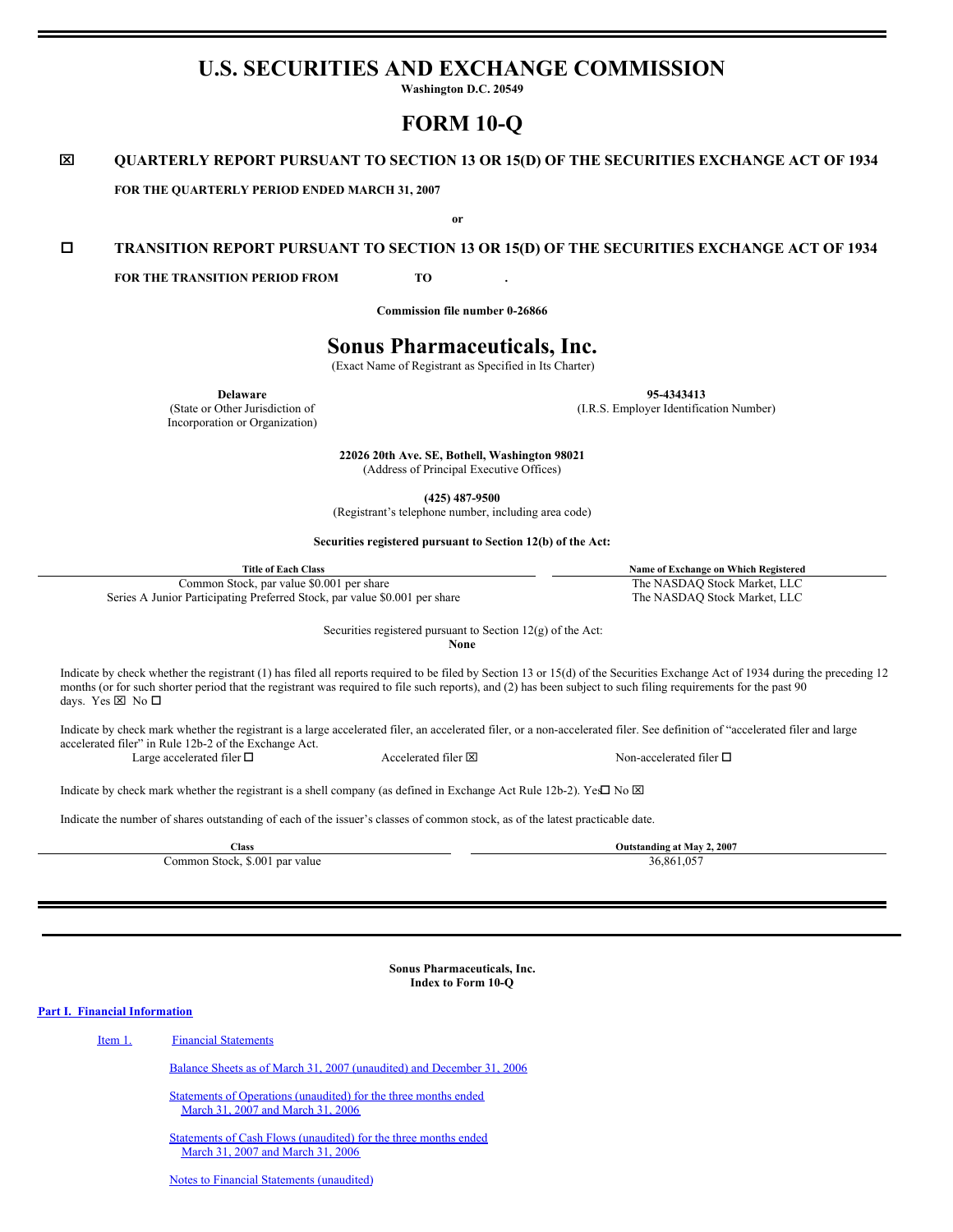[Item](#page-4-0) 2. [Management's](#page-4-0) Discussion and Analysis of Financial Condition and Results of Operations

[Item](#page-10-0) 3. [Quantitative](#page-10-0) and Qualitative Disclosures About Market Risk

[Item](#page-10-1) 4. Controls and [Procedures](#page-10-1)

# **Part II. Other [Information](#page-10-2)**

| Item 1A.  | <b>Risk Factors</b> |
|-----------|---------------------|
| Item $6.$ | <b>Exhibits</b>     |

<span id="page-1-0"></span>Items 1, 2, 3, 4 and 5 are not applicable and therefore have been omitted.

2

# **Part I. Financial Information**

# <span id="page-1-1"></span>**Item 1. Financial Statements**

# **Sonus Pharmaceuticals, Inc.**

# <span id="page-1-2"></span>**Balance Sheets**

|                                                                                                                                                                                | March 31,<br>2007 |                 | December 31,<br>2006 |                 |
|--------------------------------------------------------------------------------------------------------------------------------------------------------------------------------|-------------------|-----------------|----------------------|-----------------|
| <b>Assets</b>                                                                                                                                                                  |                   | (unaudited)     |                      |                 |
| Current assets:                                                                                                                                                                |                   |                 |                      |                 |
| Cash and cash equivalents                                                                                                                                                      | $\mathbb{S}$      | 15,756,656      | \$                   | 35,771,784      |
| Marketable securities                                                                                                                                                          |                   | 33,231,691      |                      | 22,506,086      |
| Accounts receivable from Bayer Schering                                                                                                                                        |                   | 8,171,545       |                      | 8,043,771       |
| Other current assets                                                                                                                                                           |                   | 1,249,024       |                      | 524,470         |
| Total current assets                                                                                                                                                           |                   | 58,408,916      |                      | 66,846,111      |
|                                                                                                                                                                                |                   |                 |                      |                 |
| Equipment, furniture and leasehold improvements, net                                                                                                                           |                   | 1,096,454       |                      | 1,186,174       |
| Other assets                                                                                                                                                                   |                   | 452,881         |                      | 460,717         |
|                                                                                                                                                                                |                   |                 |                      |                 |
| Total assets                                                                                                                                                                   | \$                | 59,958,251      | \$                   | 68,493,002      |
|                                                                                                                                                                                |                   |                 |                      |                 |
| <b>Liabilities and Stockholders' Equity</b>                                                                                                                                    |                   |                 |                      |                 |
| <b>Current liabilities:</b>                                                                                                                                                    |                   |                 |                      |                 |
| Accounts payable                                                                                                                                                               | \$                | 243,466         | S.                   | 898,486         |
| Accounts payable to Bayer Schering                                                                                                                                             |                   | 1,603,700       |                      | 1,473,050       |
| Accrued expenses                                                                                                                                                               |                   | 8,047,122       |                      | 11,928,124      |
| Deferred revenue from Bayer Schering                                                                                                                                           |                   | 5,545,919       |                      | 5,545,919       |
| Other current liabilities                                                                                                                                                      |                   | 32,494          |                      | 64,792          |
| Total current liabilities                                                                                                                                                      |                   | 15,472,701      |                      | 19.910.371      |
|                                                                                                                                                                                |                   |                 |                      |                 |
| Deferred revenue from Bayer Schering, less current portion                                                                                                                     |                   | 4.154.215       |                      | 5.540.694       |
|                                                                                                                                                                                |                   |                 |                      |                 |
| Commitments and contingencies                                                                                                                                                  |                   |                 |                      |                 |
|                                                                                                                                                                                |                   |                 |                      |                 |
| Stockholders' equity:                                                                                                                                                          |                   |                 |                      |                 |
| Preferred stock; \$.001 par value; 5,000,000 authorized; no shares issued or outstanding                                                                                       |                   |                 |                      |                 |
|                                                                                                                                                                                |                   |                 |                      |                 |
| Common stock; \$.001 par value; 75,000,000 shares authorized; 36,859,620 and 30,565,746 shares issued and outstanding at<br>March 31, 2007 and December 31, 2006, respectively |                   | 155,304,487     |                      | 154,780,939     |
| Accumulated deficit                                                                                                                                                            |                   | (114, 964, 022) |                      | (111, 738, 669) |
| Accumulated other comprehensive loss                                                                                                                                           |                   | (9,130)         |                      | (333)           |
| Total stockholders' equity                                                                                                                                                     |                   | 40,331,335      |                      | 43,041,937      |
|                                                                                                                                                                                |                   |                 |                      |                 |
| Total liabilities and stockholders' equity                                                                                                                                     |                   | 59,958,251      | \$                   | 68,493,002      |
|                                                                                                                                                                                |                   |                 |                      |                 |

See accompanying notes.

<span id="page-1-3"></span>3

**Sonus Pharmaceuticals, Inc. Statements of Operations (Unaudited)**

**Three Months Ended March 31, 2007 2006**

Revenue: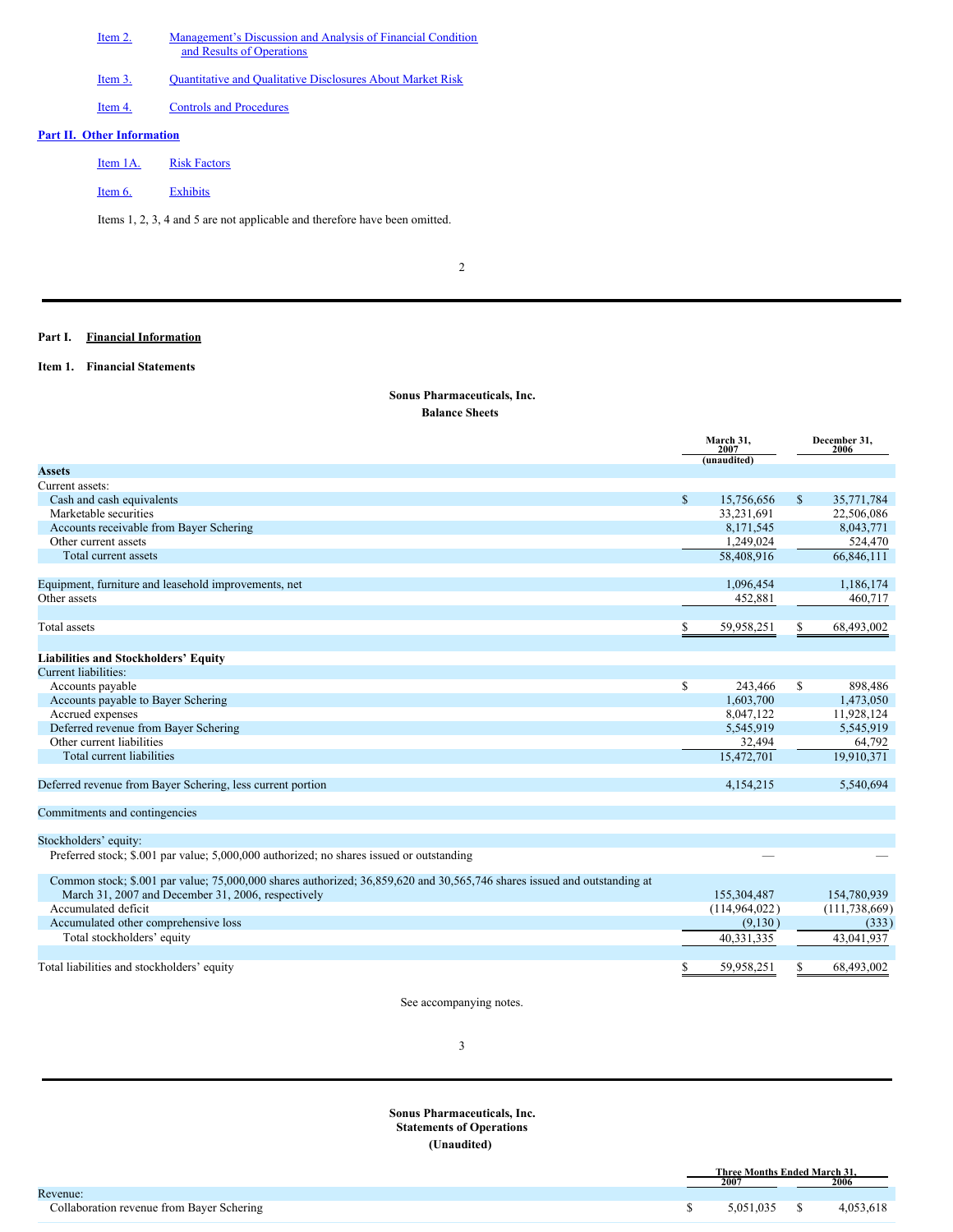| Operating expenses:                                                |                        |               |             |
|--------------------------------------------------------------------|------------------------|---------------|-------------|
| Research and development                                           | 6,939,399              |               | 8,110,502   |
| General and administrative                                         | 1,975,600              |               | 1,768,322   |
| Total operating expenses                                           | 8,914,999              |               | 9,878,824   |
|                                                                    |                        |               |             |
| Operating loss                                                     | (3,863,964)            |               | (5,825,206) |
|                                                                    |                        |               |             |
| Other income (expense):                                            |                        |               |             |
| Other expense                                                      | (34,953)               |               |             |
| Interest income                                                    | 673,873                |               | 515,940     |
| Interest expense                                                   | (309)                  |               | (1,000)     |
| Total other income, net                                            | 638,611                |               | 514,940     |
|                                                                    |                        |               |             |
| Net loss                                                           | (3,225,353)            | S             | (5,310,266) |
|                                                                    |                        |               |             |
| Basic and diluted net loss per share                               | $\mathbb{S}$<br>(0.09) | <sup>\$</sup> | (0.17)      |
|                                                                    |                        |               |             |
| Shares used in computation of basic and diluted net loss per share | 36,854,037             |               | 30,620,878  |
|                                                                    |                        |               |             |

See accompanying notes.

<span id="page-2-0"></span>4

# **Sonus Pharmaceuticals, Inc. Statements of Cash Flows (Unaudited)**

|                                                                             |                            | Three Months Ended March 31. |
|-----------------------------------------------------------------------------|----------------------------|------------------------------|
|                                                                             | 2007                       | 2006                         |
| <b>Operating activities:</b><br>Net loss                                    |                            |                              |
| Adjustments to reconcile net loss to net cash used in operating activities: | \$<br>(3,225,353)          | (5,310,266)<br><sup>\$</sup> |
| Depreciation                                                                | 154,176                    | 135,653                      |
| Non-cash stock-based compensation                                           | 495,149                    | 384,603                      |
| Amortization/(accretion) of investments                                     |                            |                              |
| Changes in operating assets and liabilities:                                | (207, 332)                 | 2,417                        |
| Accounts receivable from Bayer Schering                                     |                            |                              |
| Other current assets                                                        | (127, 774)                 | 3,583,110                    |
|                                                                             | (724, 554)                 | 8,786                        |
| Other long term assets                                                      | 7,836                      | 7,836                        |
| Accounts payable                                                            | (655,020)                  | (892, 893)                   |
| Accounts payable to Bayer Schering                                          | 130,650                    |                              |
| Accrued expenses                                                            | (3,881,002)                | 2,141,123                    |
| Other current liabilities                                                   | (25,008)                   | (16,008)                     |
| Deferred revenue from Bayer Schering                                        | (1,386,479)                | (1,386,480)                  |
| Net cash used in operating activities                                       | (9,444,711)                | (1,342,119)                  |
|                                                                             |                            |                              |
| <b>Investing activities:</b>                                                |                            |                              |
| Purchases of capital equipment and leasehold improvements                   | (64, 456)                  | (58, 789)                    |
| Purchases of marketable securities                                          | (22, 622, 304)             |                              |
| Proceeds from sales of marketable securities                                | 12,035,014                 |                              |
| Proceeds from maturities of marketable securities                           | 60,220                     |                              |
| Net cash used in investing activities                                       | (10, 591, 526)             | (58, 789)                    |
|                                                                             |                            |                              |
| <b>Financing activities:</b>                                                |                            |                              |
| Proceeds from exercise of common stock warrants                             |                            | 287,220                      |
| Proceeds from issuance of common stock under employee benefit plans         | 28,399                     | 28,787                       |
| Payments on lease obligations                                               | (7,290)                    | (6,599)                      |
| Net cash provided by investing activities                                   | 21.109                     | 309,408                      |
|                                                                             |                            |                              |
| Change in cash and cash equivalents for the period                          | (20,015,128)               | (1,091,500)                  |
| Cash and cash equivalents at beginning of period                            | 35,771,784                 | 49, 317, 845                 |
| Total cash and cash equivalents                                             | $\mathbb{S}$<br>15,756,656 | $\mathbb{S}$<br>48,226,345   |
|                                                                             |                            |                              |
| Supplemental cash flow information:                                         |                            |                              |
| Interest paid                                                               | \$<br>309                  | $\mathcal{S}$<br>1,000       |

See accompanying notes.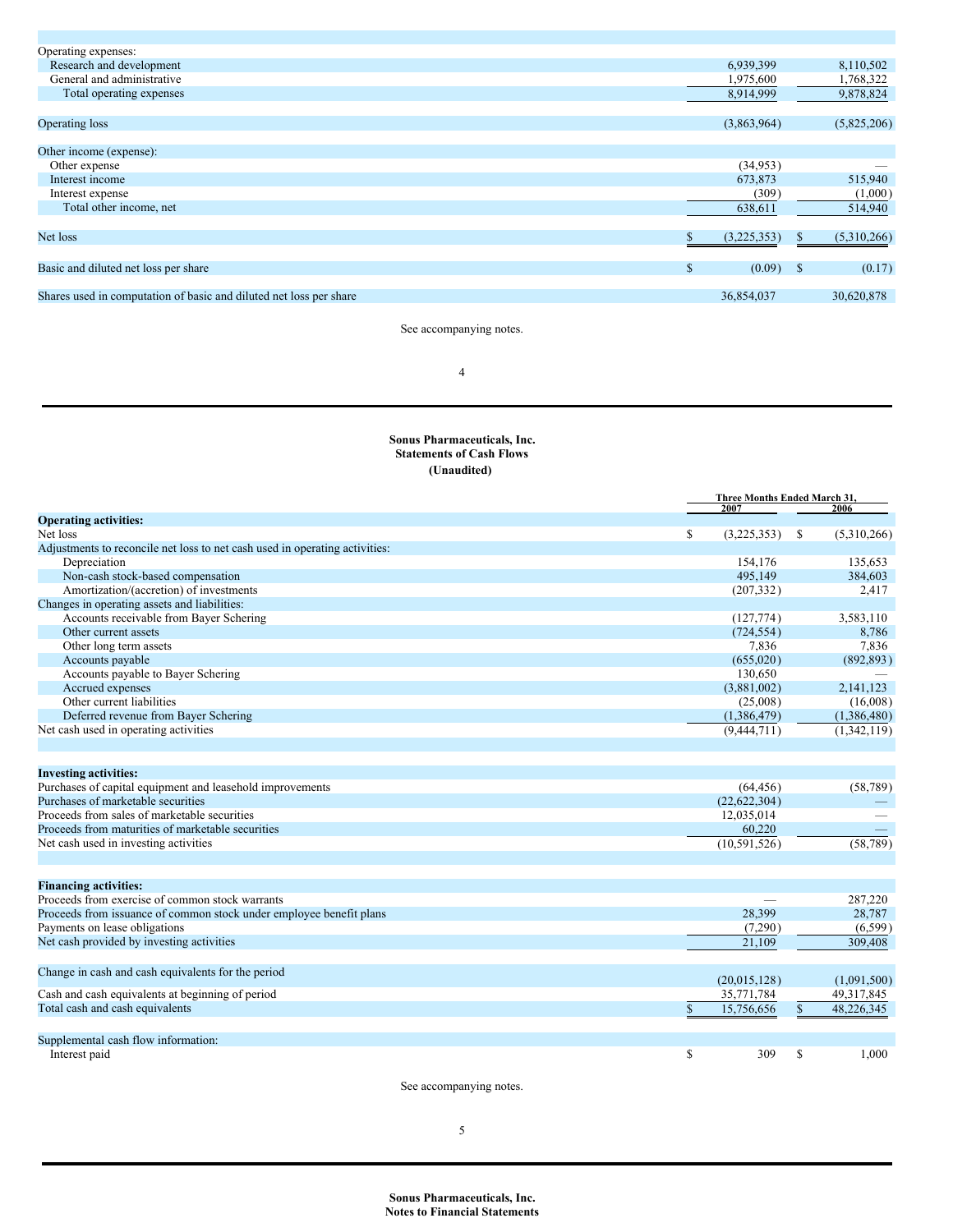# <span id="page-3-0"></span>**1. Basis of Presentation**

The unaudited financial statements have been prepared in accordance with generally accepted accounting principles for interim financial information and with the instructions to Form 10-Q. Accordingly, they do not include all of the information and footnotes required to be presented for complete financial statements. The accompanying financial statements reflect all adjustments (consisting only of normal recurring items) which are, in the opinion of management, necessary for a fair presentation of the results for the interim periods presented. The accompanying Balance Sheet at December 31, 2006 has been derived from audited financial statements included in the Company's Annual Report on Form 10-K for the year then ended. The financial statements and related disclosures have been prepared with the assumption that users of the interim financial information have read or have access to the audited financial statements for the preceding fiscal year. Accordingly, these financial statements should be read in conjunction with the audited financial statements and the related notes thereto included in the Annual Report on Form 10- K for the year ended December 31, 2006 and filed with the Securities and Exchange Commission on March 16, 2007. Certain prior year amounts have been reclassified to conform to the 2007 presentation.

#### *Recent Accounting Pronouncements*

In February 2007, the Financial Accounting Standards Board ("FASB") issued SFAS No. 159, "The Fair Value Option for Financial Assets and Financial Liabilities — Including an amendment to FASB Statement No. 115". SFAS 159 allows companies to choose to measure eligible assets and liabilities at fair value with changes in value recognized in earnings. Fair value treatment for eligible assets and liabilities may be elected either prospectively upon initial recognition, or if an event triggers a new basis of accounting for an existing asset or liability. SFAS 159 is effective in the first quarter of 2008, and the Company is currently evaluating the impact of adoption on its financial position and results of operations.

#### **2. Collaboration and License Agreement with Bayer Schering Pharma AG**

On October 17, 2005, we entered into a Collaboration and License Agreement with Schering AG, pursuant to which, among other things, we granted Schering AG an exclusive, worldwide license to TOCOSOL Paclitaxel. Schering AG paid us an upfront license fee of \$20 million and pays us for 50% of eligible research and development costs incurred by us related to TOCOSOL Paclitaxel (in certain cases the reimbursement rate is 100%).

On April 13, 2006, a wholly owned subsidiary of Bayer AG, a German corporation, submitted a formal tender offer to the stockholders of Schering AG to purchase all of the outstanding shares of Schering AG. Bayer AG now owns 96.3% of the voting stock. The company was renamed Bayer Schering Pharma AG, Germany ("Bayer Schering"). We are not aware of any material effect the acquisition has had on our business, financial condition or results of operations but there can be no assurance that the acquisition will not have a material effect in the future.

Bayer Schering may additionally pay us (i) product milestone payments of up to \$132 million upon the achievement of certain U.S., European Union and Japanese clinical and regulatory milestones, (ii) sales milestone payments of up to \$35 million upon the achievement of certain annual worldwide net sales, and

| ٧<br>I<br>٦<br>۰, |
|-------------------|
|                   |

(iii) upon commercialization, royalties ranging between 15-30% of annual net sales in the U.S., with the exact percentage to be determined based on the achievement of certain annual net sales thresholds, and royalties equal to 15% of the annual net sales outside the U.S. The parties have agreed to a U.S. development program consisting of the ongoing initial pivotal trial in metastatic breast cancer and other trials to support launch of TOCOSOL Paclitaxel. We have retained an option to exercise co-promotion rights in the U.S. and also granted Bayer Schering the right of first negotiation on the Camptothecin molecule we are currently developing. In connection with the Collaboration and Licensing Agreement, the Company and an affiliate of Bayer Schering entered into a Securities Purchase Agreement whereby the Company sold 3,900,000 shares of common stock for an aggregate of \$15.7 million and warrants to purchase 975,000 shares of common stock for an aggregate purchase price of \$122,000.

During the three month period ended March 31, 2007, the Company recognized revenue of \$1.4 million as amortization of the upfront license fee and an additional \$3.7 million related to research and development services performed by Sonus primarily for the Phase 3 trial for TOCOSOL Paclitaxel and related drug supply and manufacturing costs. The Company expects to recognize revenue related to amortization of the upfront fee and cost reimbursements through the end of the development period which is currently estimated to continue through the end of 2008. As the clinical development program for TOCOSOL Paclitaxel is still being finalized in collaboration with Bayer Schering, we cannot estimate the total costs or expected reimbursements at this time. Finalization of these plans will likely occur after we have initial data from our ongoing Phase 3 trial, which we expect by the end of Q3 2007.

As of March 31, 2007, the Company had \$9.7 million in deferred revenue related to the unamortized upfront payment (net of the adjustment for warrants issued in connection with the agreement) as well as \$8.2 million in receivables from Bayer Schering on its balance sheet.

# **3. Accrued Expenses**

Accrued expenses consist of the following:

|                       | March 31,<br>2007 | December 31,<br>2006 |
|-----------------------|-------------------|----------------------|
| Clinical trials       | \$7,233,662       | 8.497.278            |
| Product manufacturing | 12.330            | 1,617,580            |
| Compensation          | 518.821           | 1.459.128            |
| Other                 | 282,309           | 354,138              |
|                       | 8.047.122         | \$11,928,124         |

# **4. Comprehensive Income (Loss)**

|                           | Three months ended March 31, |                |  |
|---------------------------|------------------------------|----------------|--|
|                           | 2007                         | 2006           |  |
| Net loss                  | \$ (3,225,353)               | \$ (5,310,266) |  |
| Unrealized gain (loss) on |                              |                |  |
| marketable securities     | (8.797)                      | 2.417          |  |
| Comprehensive loss        | $$$ $(3,234,150)$            | \$ (5,307,849) |  |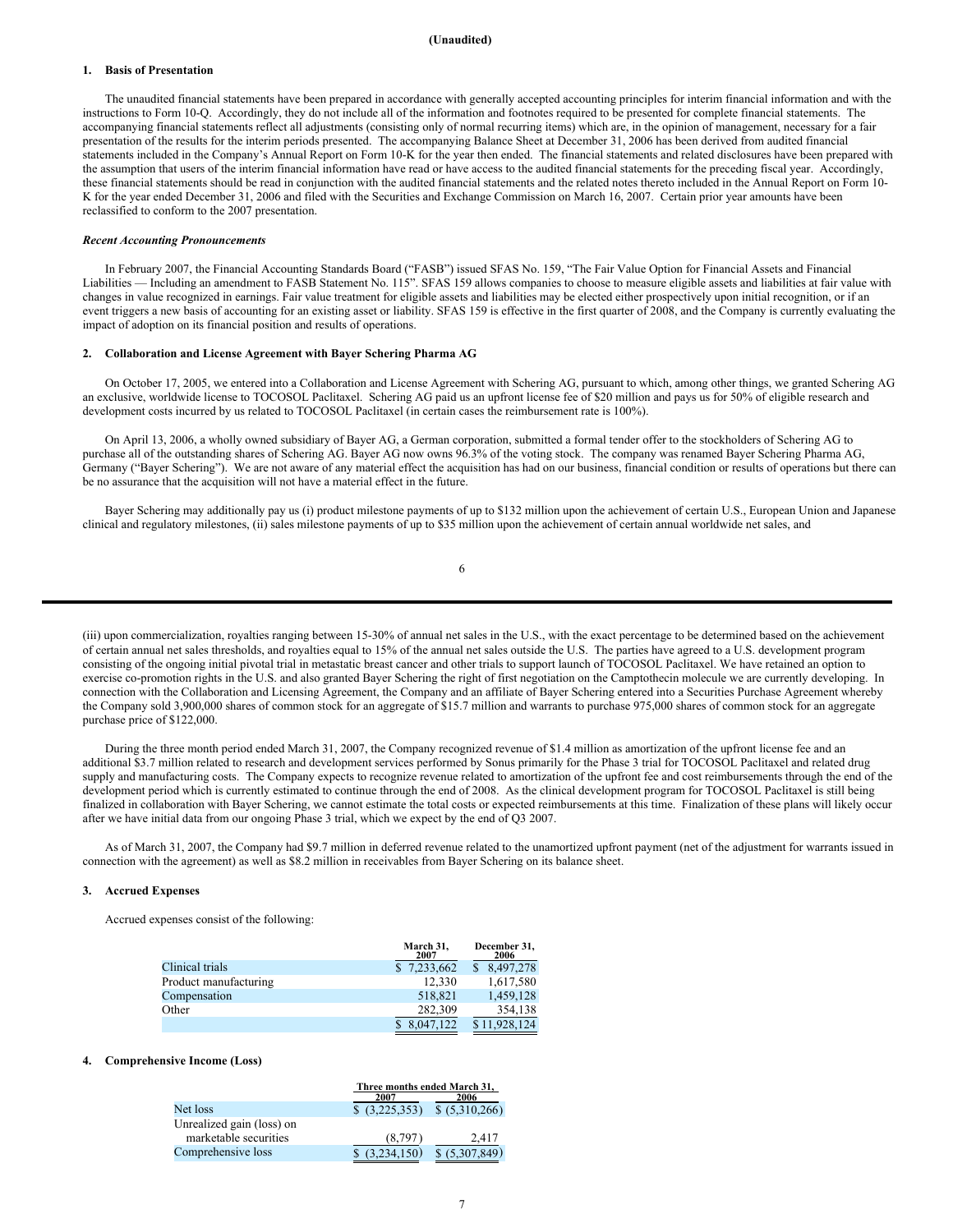#### **5. Stockholders' Equity**

#### *Common Stock Issuances*

During the first quarter of 2007, the Company recorded \$28,399 in proceeds from the issuance of 5,646 shares of common stock from the issuance of shares under employee benefit programs.

#### *Employee Stock Plans*

Employee stock options vest over a period of time determined by the Board of Directors, generally four years, and director stock options are generally fully vested on the date of grant. Stock options generally are granted at the fair market value on the date of grant and expire ten years from the date of grant.

The Company has an employee stock purchase plan whereby employees may contribute up to 15% of their compensation to purchase shares of the Company's common stock at 85% of the stock's fair market value at the lower of the beginning or end of each six-month offering period. At March 31, 2007, a total of 86,358 shares remain available for purchase by employees under the plan.

The Company has a 401(k) plan for all employees under which it provides a specified percentage match on employee contributions. Currently, the Company match is made in shares of the Company's common stock. During the first quarter of 2007, the Company's Board of Directors authorized an additional 100,000 shares for use in the Company's 401(k) plan. At March 31, 2007, a total of 105,641 shares remain available for future issuances as matching contributions under the plan.

#### *Stock-Based Compensation*

During the three months ended March 31, 2007 and 2006, respectively, the Company recorded stock-based compensation cost under the provisions of Statement of Accounting Standard 123 (revised 2004), "Share Based Payment," or ("SFAS 123R"). The fair value of stock based awards is determined using the Black-Scholes-Merton pricing model. The following table summarizes the income statement classification of stock-based compensation:

|                                        | March 31, 2007 | March 31, 2006 |
|----------------------------------------|----------------|----------------|
| Stock-based compensation expense:      |                |                |
| General & administrative               | $(286.161)$ \$ | (186, 135)     |
| Research & development                 | (208.988)      | (198, 468)     |
| Total stock-based compensation expense | (495.149)      | (384.603)      |

The fair value of each stock option used in the calculations under SFAS 123R is estimated using the Black-Scholes-Merton option pricing model. The assumptions used in this model include (1) the stock price at grant date, (2) the exercise price, (3) an estimated option life of four years, (4) no expected dividends for each period presented, (5) stock price volatility factor of 60.2% and 77.6% as of March 31, 2007 and 2006, respectively, (6) forfeiture rate of 6.25% and 14.83% as of March 31, 2007 and 2006, respectively, and (7) a risk-free interest rate of 4.65% and 4.55% as of March 31, 2007 and 2006, respectively.

#### <span id="page-4-0"></span>8

#### *Stock Option Activity*

The following is a summary of option activity for the first quarter of 2007:

|                   |                                         | <b>Options Outstanding</b> |                                               |      |  |  |
|-------------------|-----------------------------------------|----------------------------|-----------------------------------------------|------|--|--|
|                   | <b>Shares</b><br>Available for<br>Grant | Number of<br><b>Shares</b> | Weighted-<br>Average<br><b>Exercise Price</b> |      |  |  |
| December 31, 2006 | 953,366                                 | 4,756,890                  | \$                                            | 4.90 |  |  |
| Grants            | (12,500)                                | 12.500                     | \$                                            | 5.03 |  |  |
| Exercises         |                                         |                            |                                               |      |  |  |
| Cancellations     | 8,450                                   | (8, 450)                   | \$                                            | 5.48 |  |  |
| March 31, 2007    | 949.316                                 | 4.760.940                  | S                                             | 4.90 |  |  |

#### **6. Income Taxes**

Effective January 1, 2007, the Company adopted the provisions of the Financial Interpretation No. 48, "Accounting for Uncertainty in Income Taxes – an interpretation of FASB Statement No. 109" ("FIN 48"). FIN 48 prescribes a recognition threshold and a measurement attribute for the financial statement recognition and measurement of tax positions taken or expected to be taken in a tax return. At the date of adoption of FIN 48, we had no unrecognized tax benefits and expected no significant changes in unrecognized tax benefits in the next twelve months. The adoption of this statement did not result in a cumulative accounting adjustment and did not impact our financial position, results of operations or cash flows.

We recognize interest and penalties related to uncertain tax positions in income tax expense when applicable. To date, there have been no interest or penalties charged to the Company in relation to the underpayment of income taxes.

The Company is subject to audit by the IRS and The Washington State Department of Revenue for all years since inception. As of January 1, 2007, we have recorded a valuation allowance equal to our total net deferred tax assets due to the uncertainty of ultimately realizing tax benefits of approximately \$40.6 million.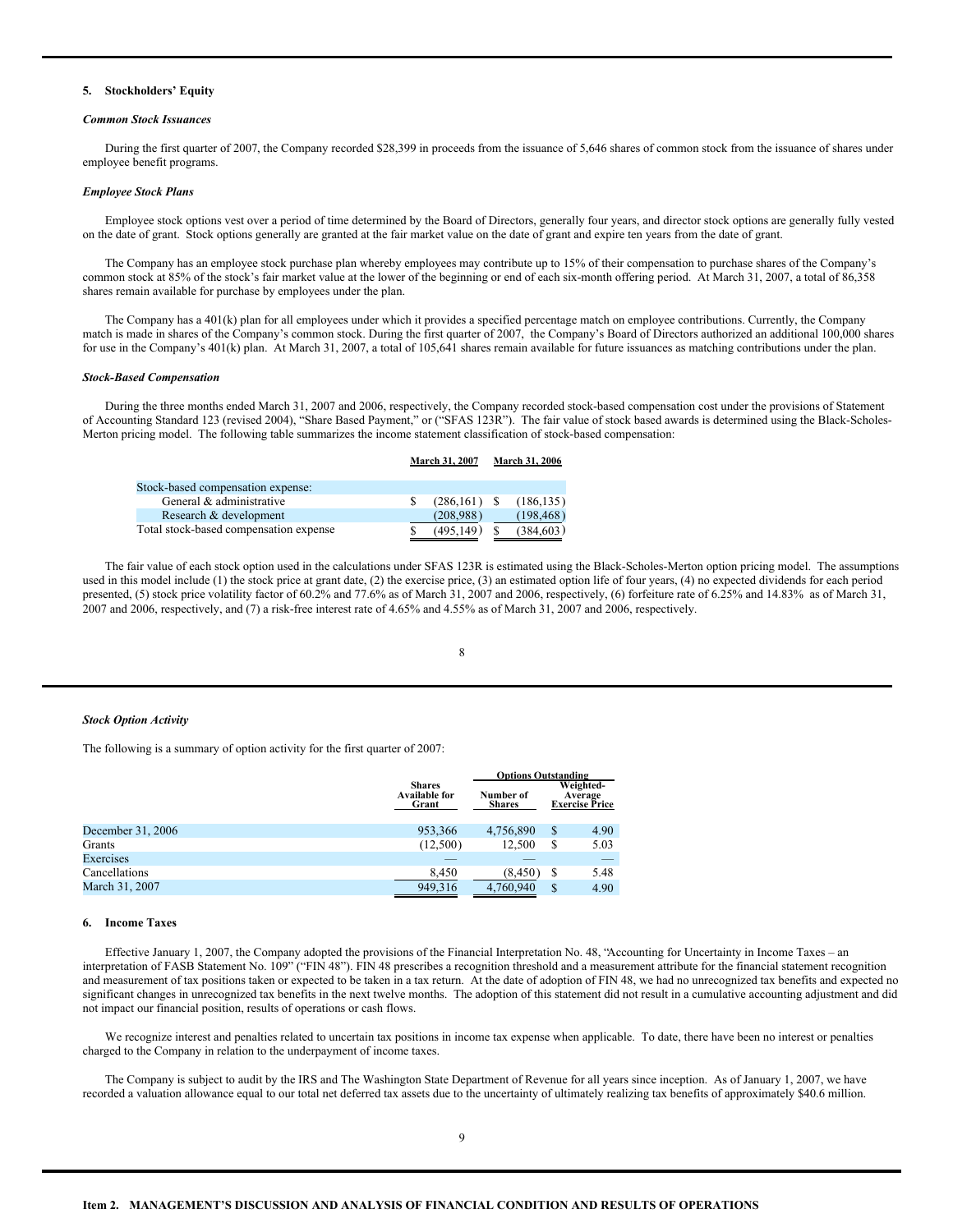#### **Forward-Looking Statements**

This report contains certain forward-looking statements within the meaning of Section 27A of the Securities Act of 1933, as amended, and Section 21E of the Securities Exchange Act of 1934, as amended, and we intend that such forward-looking statements be subject to the safe harbors created thereby. Examples of these forward-looking statements include, but are not limited to:

- timing and amount of future contractual payments, product revenue and operating expenses;
- progress and preliminary results of clinical trials;
- our anticipated future capital requirements and the terms of any capital financing agreements;
- anticipated regulatory filings, requirements and future clinical trials; and
- market acceptance of our products and the estimated potential size of these markets.

While these forward-looking statements made by us are based on our current beliefs and judgments, they are subject to risks and uncertainties that could cause actual results to vary from the projections in the forward-looking statements. You should consider the risks below carefully in addition to other information contained in this report before engaging in any transaction involving shares of our common stock. If any of these risks occur, they could seriously harm our business, financial condition or results of operations. In such case, the trading price of our common stock could decline, and you may lose all or part of your investment.

The discussion and analysis set forth in this document contains trend analysis, discussions of regulatory status and other forward-looking statements. Actual results could differ materially from those projected in the forward-looking statement as a result of the following factors, among others:

- uncertainty of governmental regulatory requirements and lengthy approval process;
- future capital requirements and uncertainty of payments under corporate partnerships or additional funding through either debt or equity financings;
- dependence on the development and commercialization of products;
- · future prospects heavily dependent on results of the Phase 3 trial for TOCOSOL Paclitaxel and subsequent commercialization should the product be approved by the FDA;
- history of operating losses and uncertainty of future financial results;
- dependence on third parties for funding, clinical development, manufacturing and distribution;
- dependence on key employees;
- uncertainty of U.S. or international legislative or administrative actions;
- competition and risk of competitive new products;
- limited manufacturing experience and dependence on a limited number of contract manufacturers and suppliers;
- ability to obtain and defend patents, protect trade secrets and avoid infringing patents held by third parties;
- limitations on third-party reimbursement for medical and pharmaceutical products;
- acceptance of our products by the medical community;
- potential for product liability issues and related litigation;
- potential for claims arising from the use of hazardous materials in our business;
- volatility in the value of our common stock;
- continued listing on the NASDAQ Global Market (formerly NASDAQ National Market); and
- · other factors set forth under "Risk Factors" contained in our Annual Report on Form 10-K for the fiscal year ended December 31, 2006 filed on March 16, 2007 and in this Quarterly Report on Form 10-Q.

# 10

## **MD&A Overview**

In Management's Discussion and Analysis of Financial Condition and Results of Operations we explain the general financial condition and the results of operations for our Company, including:

- an overview of our business;
- results of operations and why those results are different from the prior year; and
- capital resources we currently have and possible sources of additional funding for future capital requirements.

#### **Business Overview**

Sonus Pharmaceuticals is focused on the development of cancer drugs that are designed to provide better efficacy, safety, tolerability, and ease of use. Our business strategy is as follows:

- · develop proprietary formulations of cancer drugs utilizing our TOCOSOL® technology;
- develop novel formulations of oncology related drugs; and
- identify and acquire products/technologies that are complementary to our focus in oncology in order to broaden our business and market opportunities.

# **Proprietary TOCOSOL technology**

Our novel vitamin E-based emulsion technology has been designed to address the limitations of existing cancer drugs. The technology uses vitamin E oil and tocopherol derivatives to solubilize and formulate drugs with the goal of enhancing their efficacy, safety and administration. Drug products formulated with our TOCOSOL technology are ready-to-use, requiring no dilution or reconstitution.

#### TOCOSOL Paclitaxel

Our lead oncology product candidate, TOCOSOL Paclitaxel, is currently in late stage Phase 3 clinical testing. TOCOSOL Paclitaxel is a novel, nanodroplet formulation of paclitaxel, one of the world's most widely prescribed anti-cancer drugs. Paclitaxel, a member of the taxane family of cancer drugs, is the active ingredient in Taxol®, which is approved in the U.S. for the treatment of breast, ovarian and non-small cell lung cancers, and Kaposi's sarcoma. TOCOSOL Paclitaxel, is a ready-to-use, injectable paclitaxel emulsion formulation. We believe that data from our Phase 2 clinical trials conducted to-date suggest that TOCOSOL Paclitaxel:

- eliminates the need for cremophor, which is used in Taxol and generic paclitaxel and has known toxicities;
- · compares favorably with approved taxane products and other new paclitaxel formulations under development (safety and efficacy remain to be proven in Phase 3 testing of TOCOSOL Paclitaxel, which is currently underway);
- · offers the convenience of a ready-to-use formulation that does not require preparation prior to administration;
- · can be administered to patients by a short 15-minute infusion, compared to the one- to three-hour infusion that is typically required with Taxotere and Taxol ®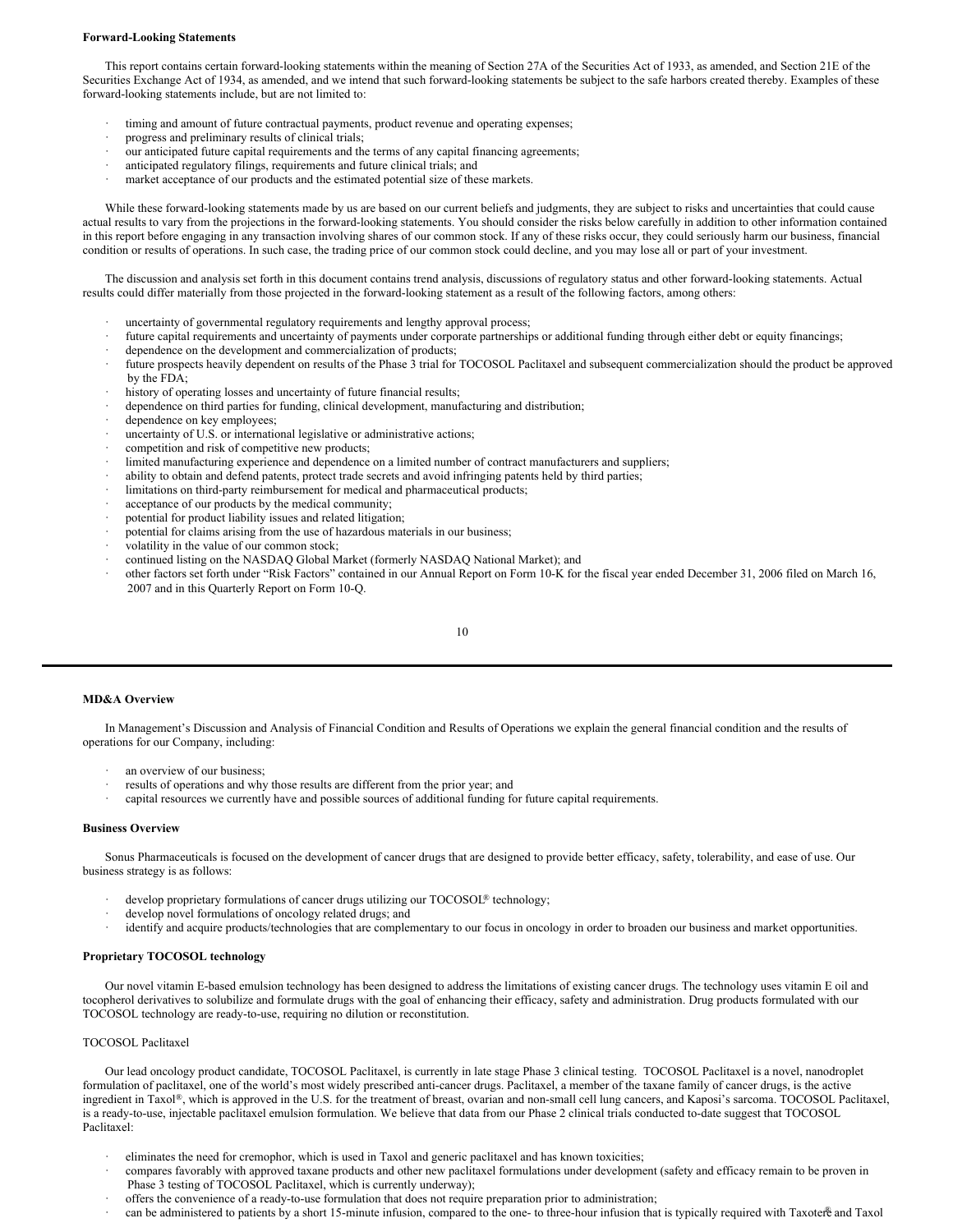or generic versions of paclitaxel;

- does not require any special intravenous (i.v.) tubing or filters; and
- can be administered in small volumes of 15 to 35 milliliters compared to volumes of several hundred milliliters of i.v. solution that are required for dosing of Taxol or Taxotere.

We initiated Phase 2a studies for TOCOSOL Paclitaxel in March 2002 to evaluate the safety and efficacy of TOCOSOL Paclitaxel in ovarian, non-small cell lung and bladder cancers using weekly dosing of the product. These were single agent, open label studies that enrolled taxane naïve patients who had progressive disease despite prior treatment with a standard chemotherapy regimen. Patient enrollment in the Phase 2a clinical trials was completed in the second quarter of 2003. Data review, confirmation and analysis are now complete, and databases have been locked. A total of 122 patients in the ovarian, non-small cell lung and bladder cancer studies were evaluable for safety, and 85 were treated at the maximum tolerated dose and thus were evaluable for objective response, which means that the patients received the maximum tolerated dose for at least eight weekly cycles of TOCOSOL Paclitaxel and underwent CT scans to determine anti-tumor responses according to RECIST criteria. Patients were also evaluated for time to disease progression and overall survival. Final analyses of all data are now complete, and best response rates and survival data are presented in the tables below.

|                       |                       | No.                          | No.<br><b>Patients at</b><br>Maximum |                                 |                            |                             |             | <b>Objective Responses (OR)*</b> |                 |
|-----------------------|-----------------------|------------------------------|--------------------------------------|---------------------------------|----------------------------|-----------------------------|-------------|----------------------------------|-----------------|
| Cancer<br><b>Type</b> |                       | <b>Patients</b><br>Evaluable | <b>Tolerated</b><br>Dose             | <b>Stable</b><br><b>Disease</b> | Partial<br><b>Response</b> | Complete<br><b>Response</b> | Total<br>OR | $\frac{0}{0}$<br><u>OR</u>       | 95%<br>СI       |
| Ovarian               |                       | 52                           | 39                                   | 12                              | 15                         | 2                           | 17          | 44%                              | $(28\% - 60\%)$ |
| <b>NSCL</b>           |                       | 43                           | 31                                   | 14                              | 3                          |                             | 6           | 19%                              | $(7\% - 37\%)$  |
| <b>Bladder</b>        |                       | 27                           | 15                                   | 4                               | 4                          |                             | 6           | 40%                              | $(16\% - 68\%)$ |
|                       | Cancer<br><b>Type</b> |                              | Median<br><b>Survival</b><br>(wks)   |                                 |                            | 95% CI<br>(wks)             |             |                                  |                 |
|                       | Ovarian               |                              | 74.0                                 |                                 |                            | $(49.3 - 110.0)$            |             |                                  |                 |
|                       | <b>NSCL</b>           |                              | 27.9                                 |                                 |                            | $(19.7 - 58.4)$             |             |                                  |                 |

\*Per protocol, the % OR is determined for the patients treated at the maximum tolerated dose (MTD).

Bladder 93.1 (30.7 – not estimable)

In September 2004, we initiated a Phase 2b study of TOCOSOL Paclitaxel for first line treatment of women with metastatic breast cancer. Enrollment in this study was closed in October 2004 with 47 patients randomized. The investigators reported an overall objective response rate of 53%, (95% Confidence Interval 38% - 68%). Review of all radiographic images by an independent radiologist who had no information about individual patients' treatment or non-radiographic response assessments reported a confirmed objective response rate of 49%, (95% Confidence Interval 34% - 64%).

In addition to being assessed for anti-tumor efficacy, patients are also monitored for adverse events in all clinical studies. The most significant adverse events expected with taxanes are neutropenia and peripheral neuropathy. Among 232 patients treated in the Phase 2 clinical trials, the incidence of at least one episode of Grade 4 neutropenia (absolute neutrophil count <500 cells/mm3) during treatment was 18%. However, only 2% of patients had febrile neutropenia, and there was one septic death. No peripheral neuropathy was observed in 56% of patients, Grade 3 peripheral neuropathy was reported in only 10% of patients cumulatively, and no patients experienced Grade 4 peripheral neuropathy. We believe these adverse event rates compare favorably to the reported neutropenia and peripheral neuropathy experienced when Taxol is administered with the approved dosing regimen of  $175 \text{ mg/m}^2$  every three weeks. Dose reductions or treatment delays due to toxicity from TOCOSOL Paclitaxel did not limit long-term treatment in most patients. A majority of patients in our Phase 2 studies were administered antihistamines prior to the infusion of TOCOSOL Paclitaxel. Paclitaxel-mediated infusion-related toxicities, sometimes called "hypersensitivity reactions" were generally mild and were reported following approximately 11% of all doses. Investigators have reported that infusion-related toxicities associated with our product could be ameliorated by temporary (a few minutes) interruption of infusion and restarting the infusion at a slower rate. Overall, we believe that TOCOSOL Paclitaxel appears to be well tolerated over multiple treatment cycles.

The results of the Phase 2 clinical trials may or may not be indicative of the final results from our Phase 3 pivotal study that was initiated in September 2005 and closed enrollment in November 2006.

The manufacturing process for TOCOSOL Paclitaxel has been successfully scaled to support commercialization. In March 2005, Sonus met with the U.S. Food and Drug Administration ("FDA") to discuss the Chemistry, Manufacturing and Controls ("CMC") data for TOCOSOL Paclitaxel. The FDA did not identify any issues with the manufacture and control of the drug product that would preclude Sonus from using TOCOSOL Paclitaxel in the Phase 3 trial, nor Bayer Schering from submitting the intended New Drug Application (NDA) based on the results of that trial.

Our objective is to work with Bayer Schering to advance clinical development, gain marketing approval and maximize the commercial opportunity for TOCOSOL Paclitaxel. Our strategy for product approval includes the following:

- · *U.S. Development.* In collaboration with our partner, we will seek initial approval of TOCOSOL Paclitaxel with a 505(b)(2) NDA submission, which will rely on the FDA's previous findings of safety and efficacy for Taxol (the reference paclitaxel product), supplemented by data supporting TOCOSOL Paclitaxel's safety and efficacy. We are conducting a single Phase 3 clinical trial as the basis for submission of a NDA for TOCOSOL Paclitaxel under the 505(b) (2) regulatory mechanism. The FDA and Sonus finalized the study design and plans for conducting and analyzing the results of the Phase 3 trial under a Special Protocol Assessment ("SPA") in June 2005. The Phase 3 study is comparing the safety and efficacy of TOCOSOL Paclitaxel administered weekly with Taxol administered weekly. The clinical trial protocol and Statistical Analysis Plan approved under the SPA provide for sequential superiority analyses for efficacy of TOCOSOL Paclitaxel compared to Taxol, provided that we first demonstrate a non-inferior objective response rate; however, there can be no assurance that the Phase 3 clinical trial data will demonstrate that TOCOSOL Paclitaxel has efficacy that is non-inferior or superior to Taxol. Enrollment in the Phase 3 study was closed in November 2006 with 821 patients randomized.
- The FDA has indicated to Sonus that a NDA approval will require either (a) demonstration of superior efficacy of TOCOSOL Paclitaxel compared to Taxol; or (b) demonstration of non-inferior efficacy as compared to Taxol and either (i) a change of the approved label for Taxol to include a weekly dosing schedule or (ii) availability of reviewable data from a trial demonstrating superior efficacy of Taxol using a weekly dosing schedule as compared to that of Taxol using the currently approved three-weekly dosing schedule.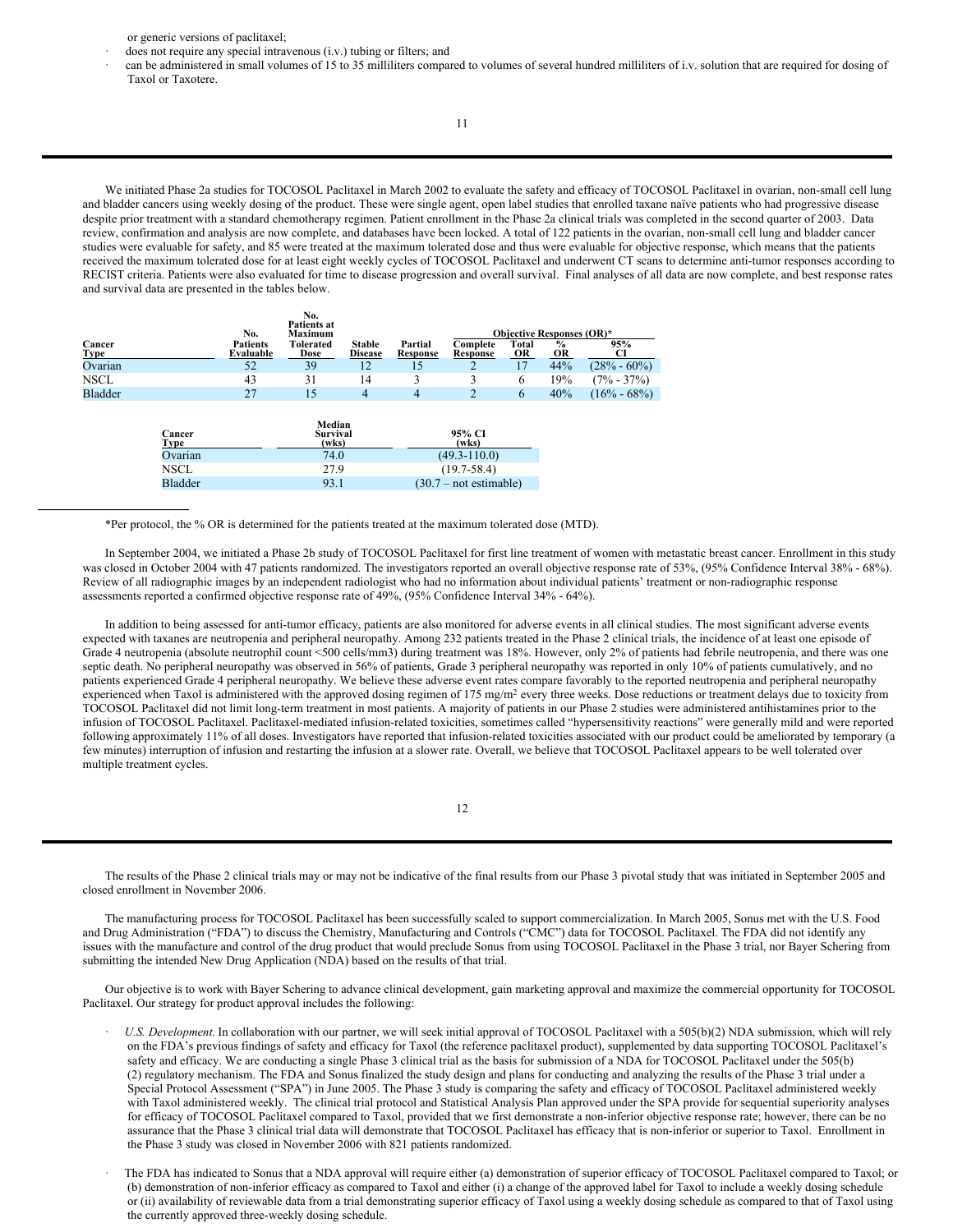We have an agreement with the Cancer and Leukemia Group B Foundation (the CALGB) giving us the right to use data from the CALGB Study 9840, a Phase 3 trial comparing weekly dosing of Taxol to three-weekly dosing of Taxol in patients with metastatic breast cancer. In the event that TOCOSOL Paclitaxel does not achieve superior efficacy over Taxol in the Phase 3 trial or the approved label for Taxol is not changed to include a weekly dosing schedule, our partner and we plan to submit the CALGB 9840 data to the FDA as part of the TOCOSOL Paclitaxel NDA to support weekly dosing of Taxol as an appropriate reference arm in the ongoing pivotal Phase 3 trial. Based on the summary presentation of CALGB 9840 at the American Society of Clinical Oncology (ASCO) 2004 annual meeting, our analysis of the data set and discussions with the FDA, we believe that the data from this study should fulfill the FDA's requirement to submit a reviewable data set that compares weekly dosing of Taxol to three-weekly dosing of Taxol, and demonstrate the weekly regimen to be superior to the every three-weekly regimen. While there can be no assurance that the data obtained from this study will be sufficient to support the TOCOSOL Paclitaxel NDA, Sonus' preliminary analysis of the CALGB 9840 data confirm the conclusions presented in the abstract at ASCO 2004. If the FDA does not accept the CALGB Study 9840 data as support for a weekly reference arm, substantial

additional costs and time would be required before the NDA submission for TOCOSOL Paclitaxel.

We are collaborating with Bayer Schering on the preparation of the NDA. Bayer Schering is responsible for submission of theNDA. We currently believe that Bayer Schering will submit the NDA in the second quarter of 2008. This is only an estimate as the submission date is outside of our direct control and is subject to change.

- · *Ex-U.S. development.* Under our collaboration agreement, Bayer Schering is responsible for development of TOCOSOL Paclitaxel outside the U.S. Bayer Schering initiated a Phase 1 study in Japan in the third quarter of 2006, subsequent to the acceptance of the Japanese IND. Results of this Phase 1 study will also be included in the U.S. regulatory submissions for TOCOSOL Paclitaxel. Bayer Schering has also met with regulatory authorities in Europe and received clarification on the requirements for gaining approval of TOCOSOL Paclitaxel in that market. We believe that, in principle, the Phase 3 clinical study currently being conducted by Sonus could suffice as a pivotal trial for a submission in Europe.
- · *New indications for taxanes.* In conjunction with Bayer Schering, we may pursue clinical development of TOCOSOL Paclitaxel for the treatment of other types of cancer, including indications for which Taxol has been approved as well as for diseases for which Taxol is used but not approved. In October 2003, we announced that we were granted Fast Track designation by the FDA for the development of TOCOSOL Paclitaxel for inoperable or metastatic urothelial transitional cell cancers (mostly urinary bladder cancers). In December 2004, the FDA granted an Orphan Drug designation to TOCOSOL Paclitaxel for the treatment of non-superficial urothelial cancer. We initiated a Phase 2b study in bladder cancer in the U.S. during the fourth quarter of 2003, and in Spain and the U.K. during 2005, using weekly dosing of TOCOSOL Paclitaxel. Enrollment in this trial was completed in September 2006 and we expect to have preliminary data by mid-2007. Continued development in this indication will be dependent on many factors, including the clinical and commercial potential compared to other opportunities in our pipeline and agreement with Bayer Schering to jointly develop TOCOSOL Paclitaxel for use in this indication.

The scope, timing and costs of the clinical trials to be conducted under all of the above regulatory strategies are difficult to determine with accuracy. We are conducting a single pivotal Phase 3 trial in metastatic breast cancer, an indication where paclitaxel is approved, with a primary endpoint of objective response rate and secondary endpoints of progression-free survival and overall survival durations. Our partner expects to submit the NDA with data on the primary endpoint, potentially followed by supplemental submissions for the secondary endpoints when data are mature. Our current estimate for the external cost of the pivotal Phase 3 trial is approximately \$50 million. This estimate is our external direct cost only and does not include any internal costs by Sonus or Bayer Schering. Under our Collaboration and License Agreement with Bayer Schering, dated October 17, 2005, Bayer Schering will fund 50% of these costs (in certain cases the reimbursement rate is 100%). In addition, it is anticipated that we will collaborate with Bayer Schering on additional studies of TOCOSOL Paclitaxel. Under the terms of our agreement, we are obligated to fund 50% of the costs of any additional studies conducted by Bayer Schering in support of regulatory submission activities for the U.S. market. The exact cost and timing of these studies is not yet determined. Finalization of these plans will likely occur after we have initial data from our ongoing Phase 3 trial, which we expect by the end of Q3 2007. The current ongoing Phase 3 trial will constitute the bulk of the Company's clinical trial spending in 2007. Approximately two thirds of the cost of the Phase 3 trial has been incurred as of March 31, 2007. However, future costs may vary significantly depending upon regulatory and other matters that are not within our control and there can be no assurance that such amount will be sufficient to complete the study. Development costs in support of ex-US commercialization are borne by Bayer Schering. There can be no assurance that the results of any or all of the anticipated clinical trials will be successful or will support product approval.

| I<br>٧ |
|--------|
|        |

#### TOCOSOL Camptothecin

Our second oncology drug candidate is TOCOSOL Camptothecin Injectable Emulsion. This product candidate is a novel camptothecin derivative formulated as an oil-in-water emulsion with Sonus' proprietary TOCOSOL technology. Camptothecins are an important class of anti-cancer drugs introduced in recent years; however, the marketed camptothecin analogs, irinotecan (Camptosar®) and topotecan (Hycamtin®), have demonstrated limitations that may reduce their clinical utility. Irinotecan and topotecan are used in the treatment of colorectal, lung, ovarian and cervical cancers. The active ingredient in TOCOSOL Camptothecin is SN-38 (formulated as a prodrug), which is the active ingredient in irinotecan. Our objective with TOCOSOL Camptothecin is to provide a ready to use product that has enhanced anti-tumor activity and improved tolerability compared with the approved camptothecin-based products. An IND was submitted to the FDA for TOCOSOL Camptothecin in June 2006 and Phase 1 clinical testing was initiated in September 2006. As this product candidate is very early in clinical development, we cannot give any assurance that this compound will be clinically successful.

#### **Research and Development Pipeline**

We continue to invest in the research and development of new oncology related product candidates, including those that we believe could extend the application of our technology. In addition to our internal research and development efforts, we may also consider acquisitions of other products, development candidates or technologies to expand our pipeline and capabilities.

#### **Proprietary Technology**

We consider the protection of our technology to be important to our business. In addition to seeking U.S. patent protection for our inventions, we are also seeking patent protection in other selected countries in order to broadly protect our proprietary rights. We also rely upon trade secrets, know-how, continuing technological innovations and licensing opportunities to develop and maintain our competitive position.

Our success will depend, in part, on our ability to obtain and defend patents and protect trade secrets. As of March 31, 2007, nine United States patents and five patents outside the U.S. have been issued pertaining to our proprietary TOCOSOL technology. Additional patent applications are pending in the United States and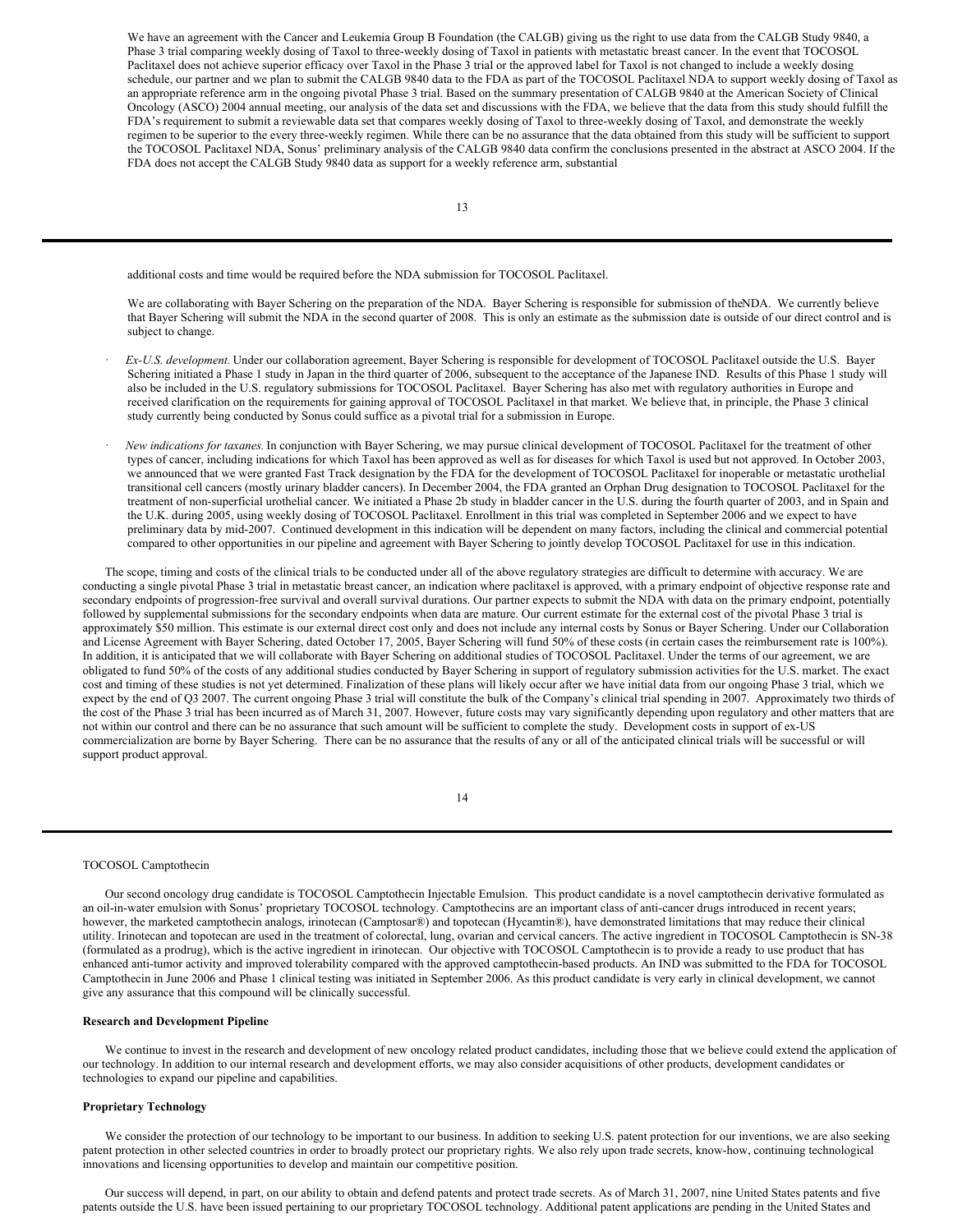counterpart filings have been made in selected countries outside the U.S.

## *Collaboration and License Agreement with Bayer Schering Pharma AG*

On October 17, 2005, we entered into a Collaboration and License Agreement with Schering AG, pursuant to which, among other things, we granted Schering AG an exclusive, worldwide license to TOCOSOL Paclitaxel. Schering AG paid us an upfront license fee of \$20 million and pays us for 50% of eligible research and development costs incurred by us related to TOCOSOL Paclitaxel (in certain cases the reimbursement rate is 100%).

On April 13, 2006, a wholly owned subsidiary of Bayer AG, a German corporation, submitted a formal tender offer to the stockholders of Schering AG to purchase all of the outstanding shares of Schering AG. Bayer AG now owns 96.3% of the voting stock. The company was renamed Bayer Schering Pharma AG, Germany ("Bayer Schering"). We are not aware of any material effect the acquisition has had on our business, financial condition or results of operations but there can be no assurance that the acquisition will not have a material effect in the future.

Bayer Schering may additionally pay us (i) product milestone payments of up to \$132 million upon the achievement of certain U.S., European Union and Japanese clinical and regulatory milestones, (ii)

sales milestone payments of up to \$35 million upon the achievement of certain annual worldwide net sales, and (iii) upon commercialization, royalties ranging between 15-30% of annual net sales in the U.S., with the exact percentage to be determined based on the achievement of certain annual net sales thresholds, and royalties equal to 15% of the annual net sales outside the U.S. The parties have agreed to a U.S. development program consisting of the ongoing initial pivotal trial in metastatic breast cancer and other trials to support launch of TOCOSOL Paclitaxel. We have retained an option to exercise co-promotion rights in the U.S. and also granted Bayer Schering the right of first negotiation on the Camptothecin molecule we are currently developing. In connection with the Collaboration and Licensing Agreement, the Company and an affiliate of Bayer Schering entered into a Securities Purchase Agreement whereby the Company sold 3,900,000 shares of common stock for an aggregate of \$15.7 million and warrants to purchase 975,000 shares of common stock for an aggregate purchase price of \$122,000.

On March 2, 2006, in accordance with the Collaboration and License Agreement with Bayer Schering, Bayer Schering exercised their right to assume responsibility for the manufacturing of TOCOSOL Paclitaxel. In June 2006, we entered into a clinical supply agreement with Bayer Schering to provide clinical supplies of TOCOSOL Paclitaxel to Bayer Schering until such time as Bayer Schering establishes its own manufacturing capability.

#### **Results of Operations**

As of March 31, 2007, our accumulated deficit was approximately \$115.0 million. We expect to incur substantial additional operating losses over the next several years. Such losses have been and will continue to principally be the result of various costs associated with our discovery and research and development programs. Substantially all of our working capital in recent years has resulted from equity financings and payments received under corporate partnership agreements. Our ability to achieve a consistent, profitable level of operations depends in large part on obtaining regulatory approval for TOCOSOL Paclitaxel as well as future product candidates in addition to successfully manufacturing and marketing those products once they are approved. Even if we are successful in the aforementioned activities our operations may not be profitable. In addition, payments under corporate partnerships and licensing arrangements are subject to significant fluctuations in both timing and amount. Therefore, our operating results for any period may fluctuate significantly and may not be comparable to the operating results for any other period.

Our revenue was \$5.1 million for the three months ended March 31, 2007 as compared with \$4.1 for the same period in 2006. Revenue in the both periods was fully attributable to the collaboration agreement with Bayer Schering. We recognized \$1.4 million and \$1.4 million in amortization of an upfront license fee and an additional \$3.7 million and \$2.7 million in research and development reimbursements for the three month periods ended March 31, 2007 and 2006, respectively. Amortization of the \$20 million upfront fee, net of a \$2.3 million adjustment related to the excess fair value of warrants issued to Bayer Schering in connection with the license arrangement, will continue until the end of the development period for TOCOSOL Paclitaxel, which is currently estimated to conclude at the end of 2008. The estimated development period represents the currently estimated date for FDA approval assuming no further research is required and the results of the Phase 3 trial successfully meet its endpoints. This estimate is subject to change as facts and circumstances surrounding our Phase 3 trial for TOCOSOL Paclitaxel change. The license arrangement also includes reimbursement of 50% of research and development costs during this time. We expect revenue during the remainder of 2007 to decline as reimbursements associated with the Phase 3 trial begin to wind down and Bayer Schering takes over full manufacturing of TOCOSOL Paclitaxel. These reimbursements constitute the majority of our revenue.

Our research and development (R&D) expenses were \$6.9 million for the three months ended March 31, 2007 compared with \$8.1 million for the same period in 2006. The decrease was primarily

## 16

the result of lower spending associated with drug supply and manufacturing costs for TOCOSOL Paclitaxel during the first quarter of 2007 as compared to the same period in the prior year. We expect R&D expenses during the remainder of 2007 to increase as we expand development activities of other product candidates in our pipeline and continue the clinical trial development related to TOCOSOL Paclitaxel.

Our general and administrative (G&A) expenses were \$2.0 million for the three months ended March 31, 2007 compared with \$1.8 million for the same period in 2006. We expect G&A expenses during 2007 to remain generally in line with levels experienced during the first three months of 2007.

We expect our total operating expenses during the remainder of 2007 to increase as we expand development activities of other product candidates in our pipeline and continue the clinical trial development related to TOCOSOL Paclitaxel. We estimate that R&D spending will comprise approximately 80%-90% of the anticipated spending in 2007. A significant portion of the R&D spending will be devoted to the Phase 3 clinical trial for TOCOSOL Paclitaxel. These estimates and actual expenses are subject to change depending on many factors, including unforeseen expansion of study size or duration, complications in conducting or completing studies when the study begins, changes in FDA requirements, increased material costs and other factors.

Our interest income, net of interest expense, was \$674,000 for the three months ended March 31, 2007 compared with \$515,000 for the same period in 2006. The increase was due primarily to higher levels of invested cash in the first three months of 2007 than the same period in 2006.

The Company had no income tax expense for the three months ended March 31, 2007 or 2006 as it had incurred pretax losses.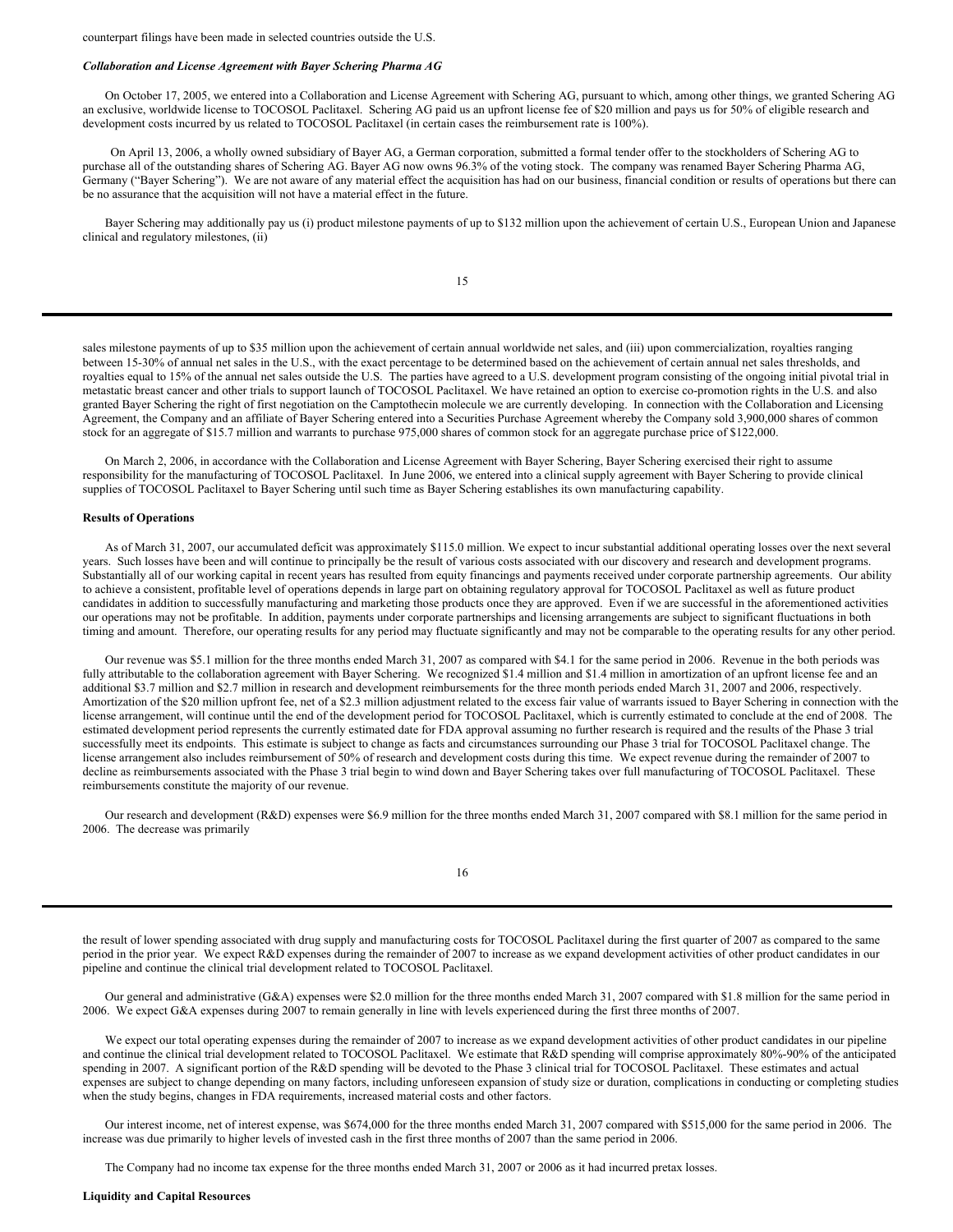We have historically financed operations with proceeds from equity financings and payments under corporate partnerships with third parties. At March 31, 2007, we had cash, cash equivalents and marketable securities totaling \$49.0 million compared to \$58.3 million at December 31, 2006. The decrease was primarily due to approximately \$7.2 million in payments related to development activities surrounding TOCOSOL Paclitaxel and annual employee bonuses in the first quarter of 2007, both of which were accrued in 2006, the net loss for the first quarter 2007 of \$3.2 million and other timing differences. These decreases were offset in part by \$3.0 million in payments received from Bayer Schering under the collaboration agreement.

Net cash used in operating activities for the three months ended March 31, 2007, and 2006, was \$9.4 million and \$1.3 million, respectively. Expenditures in all periods were a result of R&D expenses, including clinical trial costs, and G&A expenses in support of our operations and product development activities primarily related to TOCOSOL Paclitaxel and to a lesser extent other potential product candidates. The increase in net cash used in operating activities from the three months ended March 31, 2007 to the three months ended March 31, 2006 was primarily due to payments made related to 2006 activity noted above.

Net cash used in investing activities for the three months ended March 31, 2007, and 2006 was \$10.6 million and \$59,000, respectively. The net cash used in investing activities during the three month period ended March 31, 2007 was primarily due to purchases of marketable securities in the normal course of business. The net cash used in investing activities during the same period in the prior year was due to purchases of property and equipment. Activity related to marketable securities relates primarily to the investment of money raised in equity financings or received under collaborative agreements. The related maturities and sales of those investments provide us with working capital on an

17

as needed basis. We also initiate shifts between cash equivalent securities and marketable securities based on our cash needs and the prevailing interest rate environment.

Net cash provided by financing activities for the three months ended March 31, 2007, and 2006 was \$21,000 and \$309,000, respectively. The net cash provided by financing activities during the three month period ended March 31, 2007 was primarily due to the issuance of common stock under employee benefit plans. The net cash provided by financing activities during the same period in the prior year was primarily due to proceeds from the exercise of common stock warrants

We expect that our cash requirements will continue to increase in future periods due to the development and commercialization costs associated with TOCOSOL Paclitaxel and other product candidates. We believe that existing cash, cash equivalents and marketable securities, in addition to payments pending and cost sharing arrangements under our agreement with Bayer Schering, will be sufficient to fund operations through the second quarter of 2008. In addition to the supportive trials Sonus plans to conduct, it is anticipated that we will collaborate with Bayer Schering on additional studies. Under the terms of the Collaboration and License Agreement with Bayer Schering, we are also obligated to fund 50% of the costs of certain studies conducted by Bayer Schering for the U.S. The exact cost and timing of these studies is not yet determined. In addition, the scope, timing and costs of the Phase 3 clinical trial are difficult to determine with accuracy and these costs may vary significantly depending upon regulatory and other matters that are not within our control. Our current estimate for the total cost of the Phase 3 clinical trial is approximately \$50 million, approximately two-thirds of which has been incurred through March 31, 2007. We will need additional capital in 2008 to support the continued development and commercialization of TOCOSOL Paclitaxel, our obligations under the Collaboration and License Agreement with Bayer Schering, the development of other product candidates and to fund continuing operations. Should our clinical data support an NDA submission based on the primary endpoint of objective response rate, we anticipate that the NDA, the contents of which are being developed in collaboration with Bayer Schering, will be submitted by Bayer Schering in the second quarter of 2008. Our future capital requirements depend on many factors including:

- our ability to obtain and timing of payments under corporate partner agreements and/or debt or equity financings;
- timing and costs of preclinical development, clinical trials and regulatory approvals;
- timing and amount of costs to support our obligations under the Collaboration and License Agreement with Bayer Schering;
- timing and cost of drug discovery and research and development;
- entering into new collaborative or product license agreements for products in our pipeline;
- timing and costs of technology transfer associated with manufacturing and supply agreements; and
- costs related to obtaining, defending and enforcing patents.

We have contractual obligations in the form of operating leases and leasehold financing arrangements, which expire in 2007. The Company also signed a new facility lease in November 2006. The new facility lease has a term of 10 years with a provision for two additional five year renewals. The estimated commencement date for the new lease is October 2007. The following table summarizes our contractual obligations under these agreements, including interest as of March 31, 2007:

| Contractual<br><b>Obligations</b> |              | Total |           | Less than<br>1 vear |           | 1-3 years |           | 3-5 years |            | More than 5<br>vears |
|-----------------------------------|--------------|-------|-----------|---------------------|-----------|-----------|-----------|-----------|------------|----------------------|
| Lease financing<br>obligations    | S            | 7.598 | S.        | 7.598               | S         |           |           |           | S          |                      |
| Operating lease<br>obligations    | 20,140,132   |       | 1,349,002 |                     | 3,592,124 |           | 3,776,446 |           | 11,422,560 |                      |
| Total                             | \$20,147,730 |       | 1.356.600 |                     | 3.592.124 |           | 3.776.446 |           | 11.422.560 |                      |

18

Under the Collaboration and License Agreement with Bayer Schering, we are obligated to fund 50% of the costs of certain studies conducted by Bayer Schering. As these additional studies have not yet been finalized, no dollar amounts have been disclosed above.

#### **Critical Accounting Policies and Estimates**

We previously identified certain policies and estimates as critical to our business operations and the understanding of our past or present results of operations in our Annual Report on Form 10-K for the year ended December 31, 2006 and filed with the Securities and Exchange Commission on March 16, 2007. These policies and estimates are considered critical because they had a material impact, or they have the potential to have a material impact, on our financial statements and because they require significant judgments, assumptions or estimates. Our preparation of financial statements requires us to make estimates and assumptions that affect the reported amount of assets and liabilities, disclosure of contingent assets and liabilities at the date of our financial statements, and the reported amounts of revenue and expenses during the reporting period. The policies and estimates that have changed or have arisen subsequent to those previously disclosed are as follows.

*Income Taxes.* Effective January 1, 2007, the Company adopted the provisions of the Financial Interpretation No. 48, "Accountingfor Uncertainty in Income Taxes – an interpretation of FASB Statement No. 109" ("FIN 48"). FIN 48 prescribes a recognition threshold and a measurement attribute for the financial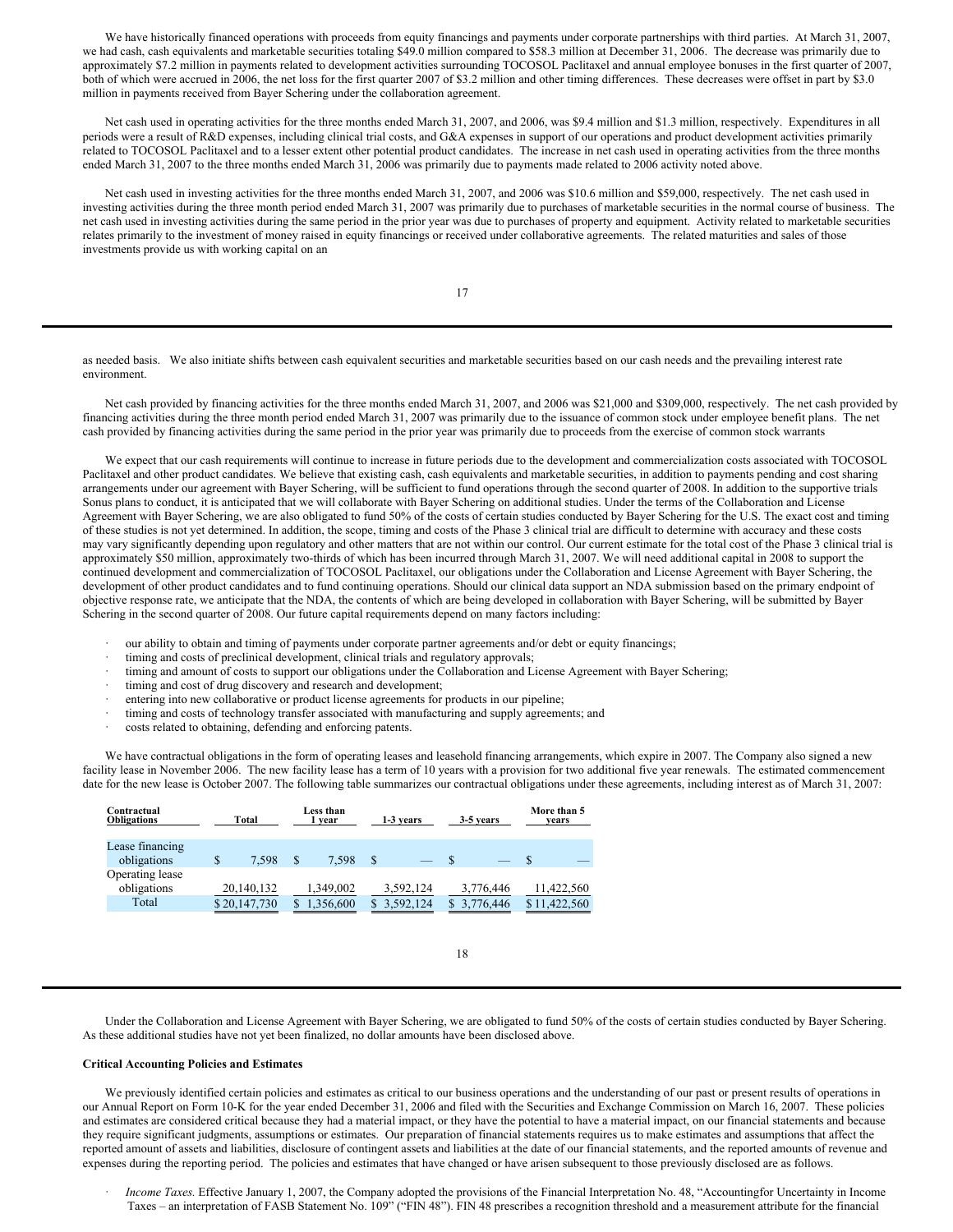statement recognition and measurement of tax positions taken or expected to be taken in a tax return. At the date of adoption of FIN 48, we had no unrecognized tax benefits and expected no significant changes in unrecognized tax benefits in the next twelve months. The adoption of this statement did not result in a cumulative accounting adjustment and did not impact our financial position, results of operations or cash flows.

We recognize interest and penalties related to uncertain tax positions in income tax expense when applicable. To date, there have been no interest or penalties charged to the Company in relation to the underpayment of income taxes. Due to the uncertainty of ultimately realizing tax benefits, we record a valuation allowance equal to our total net deferred tax assets.

# *Recent Accounting Pronouncements*

In February 2007, the FASB issued SFAS No. 159, "The Fair Value Option for Financial Assets and Financial Liabilities — Including an amendment to FASB Statement No. 115". SFAS 159 allows companies to choose to measure eligible assets and liabilities at fair value with changes in value recognized in earnings. Fair value treatment for eligible assets and liabilities may be elected either prospectively upon initial recognition, or if an event triggers a new basis of accounting for an existing asset or liability. SFAS 159 is effective in the first quarter of 2008, and the Company is currently evaluating the impact of adoption on its financial position and results of operations.

## **Item 3. Quantitative and Qualitative Disclosures About Market Risk**

#### *Interest rate risk:*

The market risk inherent in our marketable securities portfolio represents the potential loss arising from adverse changes in interest rates. If market rates hypothetically increase immediately and uniformly by 100 basis points from levels at March 31, 2007, the decline in the fair value of the investment portfolio would not be material. Given the short-term nature of our investment portfolio, we do not expect our operating results or cash flows to be affected to any significant degree by a sudden change in market interest rates.

<span id="page-10-0"></span>

| ×<br>۰.<br>۰,<br>٧ |
|--------------------|
|--------------------|

#### *Foreign currency exchange risk:*

We are exposed to risks associated with foreign currency transactions on certain contracts denominated in foreign currencies (primarily Euro and Pound Sterling denominated contracts) and we have not hedged these amounts. As our unhedged foreign currency transactions fluctuate, our earnings might be negatively affected. Accordingly, changes in the value of the U.S. dollar relative to the Euro/Pound Sterling might have an adverse effect on our reported results of operations and financial condition, and fluctuations in exchange rates might harm our reported results and accounts from period to period. The impact of foreign currency fluctuations related to realized gains and losses during the three month periods ended March 31, 2007 and 2006, respectively, was not material.

#### <span id="page-10-1"></span>**Item 4. Controls and Procedures**

#### Evaluation of disclosure controls and procedures

An evaluation as of the end of the period covered by this report was carried out under the supervision and participation of management, including our Chief Executive Officer and Chief Financial Officer, of the effectiveness of the design and operation of our disclosure controls and procedures. Based upon the evaluation, our Chief Executive Officer and Chief Financial Officer concluded that our disclosure controls and procedures are effective in timely alerting them to material information required to be included in our periodic SEC filings. A controls system, no matter how well designed and operated, cannot provide absolute assurance that the objectives of the controls are met, and no evaluation of controls can provide absolute assurance that all controls and instances of fraud, if any, within a company have been, or will be, detected.

## Changes in internal control over financial reporting

We have not made any changes to our internal control over financial reporting (as defined in rule 13a-15(f) and 15d-15(f) under the Exchange Act) during the fiscal quarter ended March 31, 2007 that have materially affected, or are reasonably likely to materially affect, our internal control over financial reporting.

# **Part II. Other Information**

# <span id="page-10-3"></span><span id="page-10-2"></span>**Item 1A. Risk Factors**

You should consider the risks below carefully in addition to other information contained in this report before engaging in any transaction involving shares of our common stock. Potential risks and uncertainties include, among other things, those factors discussed in the sections entitled "Business", "Risk Factors" and "Management's Discussion and Analysis of Financial Condition and Results of Operations" in our Annual Report on Form 10-K for the year ended December 31, 2006, the section entitled "Management's Discussion and Analysis of Financial Condition and Results of Operations" in this Quarterly Report on Form 10-Q, and as set forth below in this Item 1A. Readers should carefully review those risks, as well as additional risks described in other documents we file from time to time with the Securities and Exchange Commission. We undertake no obligation to publicly release the results of any revisions to any forward-looking statements to reflect anticipated or unanticipated events or circumstances occurring after the date of such statements. The following risk factors include material changes to the risk factors previously disclosed in our Form 10-K filed for the year ended December 31, 2006, but are not a complete list of all of our risk factors.

#### *The acquisition of Schering AG by Bayer AG may af ect our relationship with the combined company.*

We executed an agreement with Schering AG for TOCOSOL Paclitaxel in October 2005. Under the Collaboration and License Agreement, Schering AG has a worldwide exclusive license to market

and promote TOCOSOL Paclitaxel and is responsible for clinical development and regulatory activities outside of the U.S. On April 13, 2006, a wholly owned subsidiary of Bayer AG, a German corporation, submitted a formal tender offer to the stockholders of Schering AG to purchase all of the outstanding shares of Schering AG. Bayer AG now owns 96.3% of the voting stock. The company was renamed Bayer Schering Pharma AG, Germany ("Bayer Schering"). We are not aware of any material effect the acquisition has had on our business, financial condition or results of operations but there can be no assurance that the acquisition will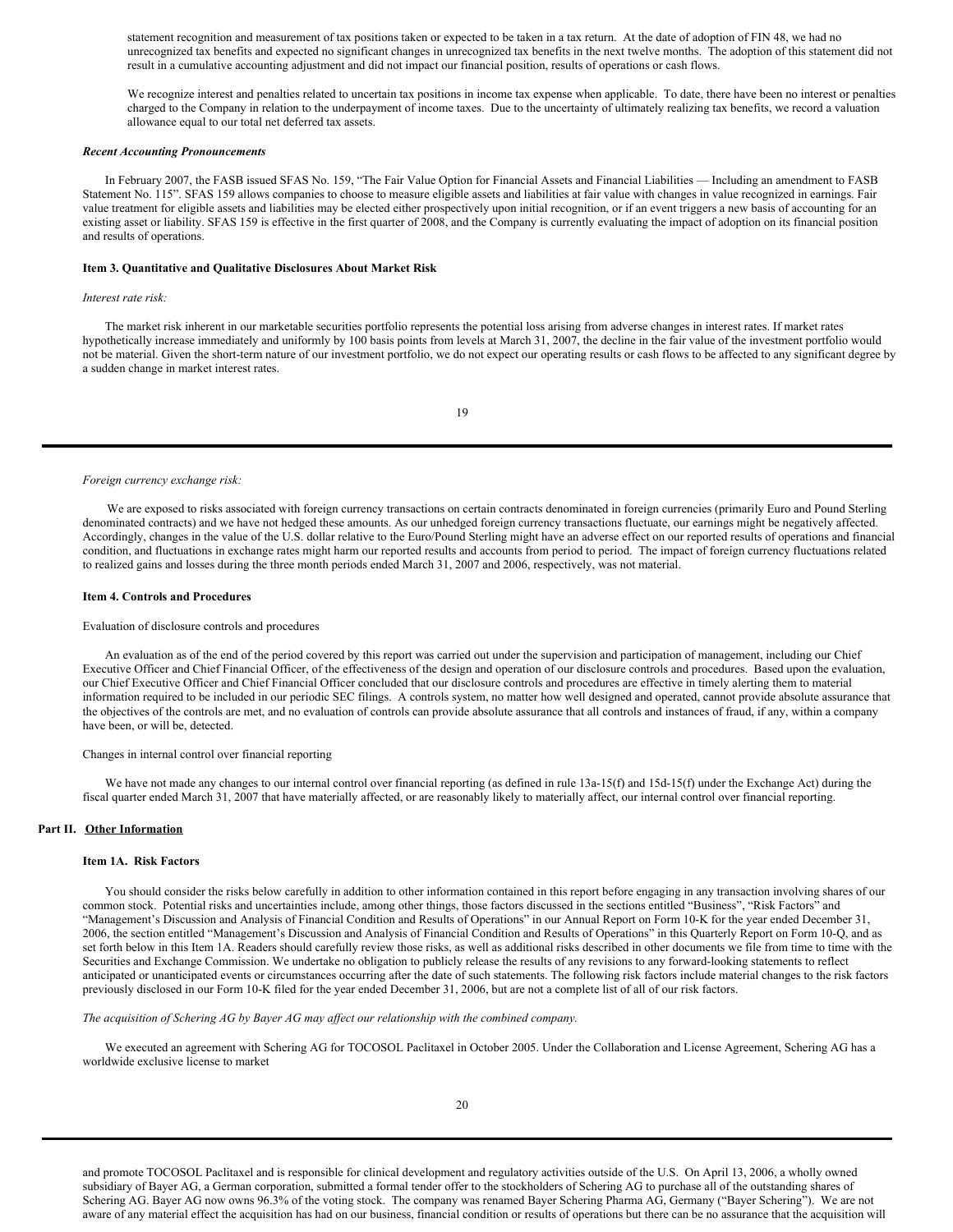# not have a material effect in the future.

# *The impact of the recall by Bristol-Myers Squibb Pharmaceuticals of certain batches of Taxol.*

In March 2007, Bristol-Myers Squibb Pharmaceuticals recalled certain batches of Taxol due to potential lack of sterility assurance. There have been no reports of non-sterile product and no stability failures have been detected. Among the recalled batches were those being used in the reference arm of the ongoing Phase 3 pivotal study. Based on the available information, Sonus has no reason to believe that the recalled batches will have an adverse impact on patients treated with those batches in the Phase 3 study. To continue the Phase 3 study without interruption, Sonus obtained generic paclitaxel formulations, as permitted in the Phase 3 protocol, allowing patients to continue treatment in the reference arm. The generic Paclitaxel obtained meets the product specifications of Taxol. Use of generic paclitaxel formulations in the Phase 3 study has been discussed with the FDA, and the change from Taxol to generic paclitaxel formulations will require additional product data related to generic paclitaxel formulations in the NDA. We are in the process of receiving the required information. However, there can be no assurance that the use of generic paclitaxel formulations will not have an impact on the outcome of our NDA review.

The Company plans to return all of the recalled material to its suppliers in accordance with the recall notice. While we believe that we will receive a full refund for the returned material, there can be no assurance that we will receive that refund on a timely basis.

# **Item 6. Exhibits**

<span id="page-11-0"></span>

| 31.1 | Certification of President and Chief Executive Officer pursuant to Rule 13a-14(a) or 15d-14(a). |
|------|-------------------------------------------------------------------------------------------------|
| 31.2 | Certification of Chief Financial Officer pursuant to Rule $13a-14(a)$ or $15d-14(a)$ .          |
| 32.1 | Certification of President and Chief Executive Officer pursuant to Rule 13a-14(b) or 15d-14(b). |
| 32.2 | Certification of Chief Financial Officer pursuant to Rule 13a-14(b) or 15d-14(b).               |

21

## **SIGNATURES**

In accordance with the requirements of the Securities Exchange Act, the registrant caused this report to be signed on its behalf by the undersigned, thereunto duly authorized.

# **SONUS PHARMACEUTICALS, INC.**

Date: May 9, 2007 By: /s/ Alan Fuhrman Alan Fuhrman Senior Vice President, Chief Financial Officer (Principal Financial Officer)

 $22$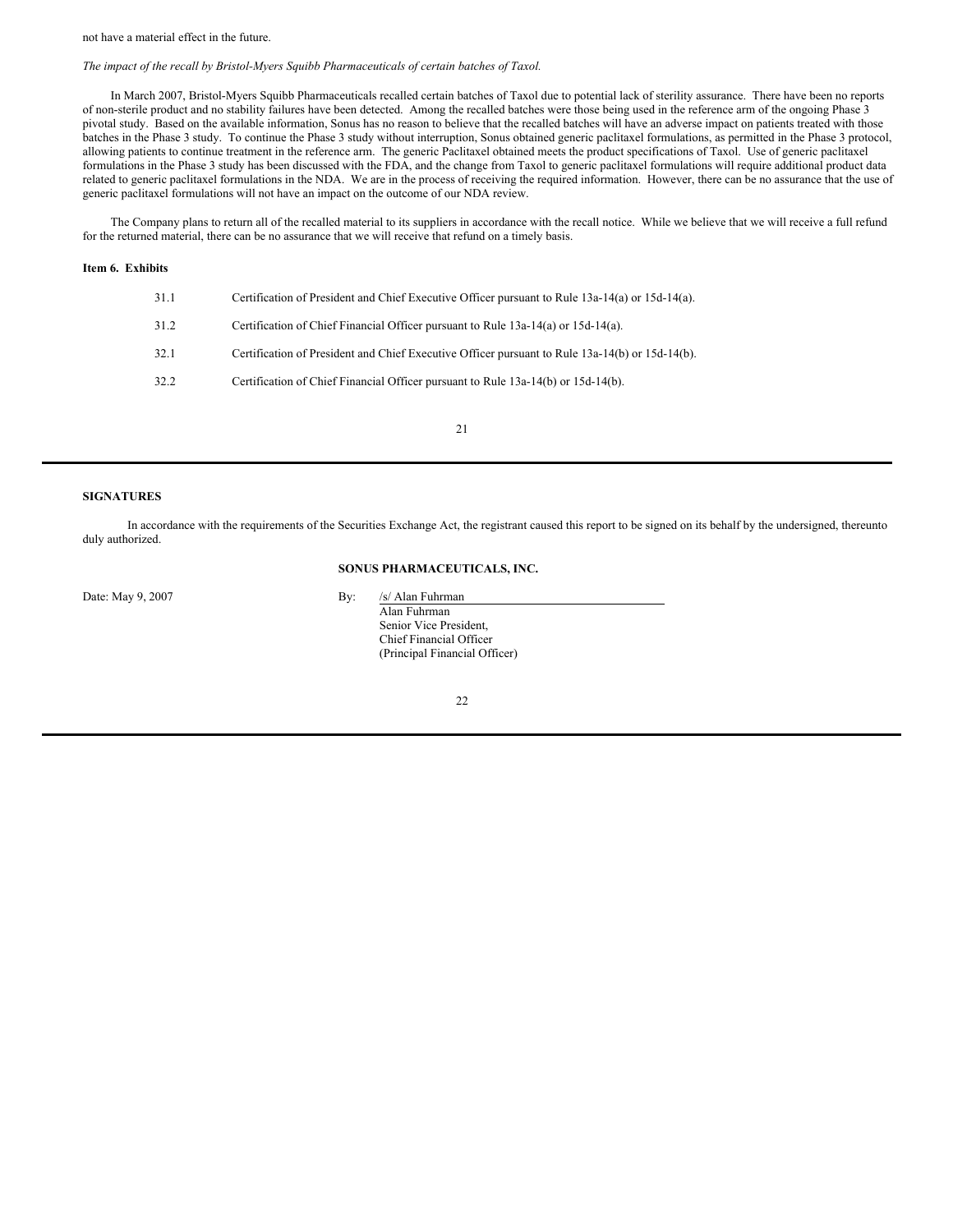# **Certification Pursuant to Rule 13a-14(a) or Rule 15d-14(a) of the Securities Exchange Act of 1934**

I, Michael A. Martino, certify that:

- 1. I have reviewed this quarterly report on Form 10-Q of Sonus Pharmaceuticals, Inc.;
- 2. Based on my knowledge, this report does not contain any untrue statement of a material fact or omit to state a material fact necessary to make the statements made, in light of the circumstances under which such statements were made, not misleading with respect to the period covered by this report;
- 3. Based on my knowledge, the financial statements, and other financial information included in this report, fairly present in all material respects the financial condition, results of operations and cash flows of the registrant as of, and for, the periods presented in this report;
- 4. The registrant's other certifying officer and I are responsible for establishing and maintaining disclosure controls and procedures (as defined in Exchange Act Rules  $13a-15(e)$  and  $15d-15(e)$ ) and internal control over financial reporting (as defined in Exchange Act Rules  $13a-15(f)$  and  $15d-15(f)$ ) for the registrant and have:
	- (a) Designed such disclosure controls and procedures, or caused such disclosure controls and procedures to be designed under our supervision, to ensure that material information relating to the registrant, including its consolidated subsidiaries, is made known to us by others within those entities, particularly during the period in which this report is being prepared;
	- (b) Designed such internal control over financial reporting, or caused such internal control over financial reporting to be designed under our supervision, to provide reasonable assurance regarding the reliability of financial reporting and the preparation of financial statements for external purposes in accordance with generally accepted accounting principles;
	- (c) Evaluated the effectiveness of the registrant's disclosure controls and procedures and presented in this report our conclusions about the effectiveness of the disclosure controls and procedures, as of the end of the period covered by this report based on such evaluation; and
	- (d) Disclosed in this report any change in the registrant's internal control over financial reporting that occurred during the registrant's most recent fiscal quarter (the registrant's fourth fiscal quarter in the case of an annual report) that has materially affected, or is reasonably likely to materially affect, the registrant's internal control over financial reporting; and
- 5. The registrant's other certifying officer and I have disclosed, based on our most recent evaluation of internal control over financial reporting, to the registrant's auditors and the audit committee of the registrant's board of directors (or persons performing the equivalent functions):
	- (a) all significant deficiencies and material weaknesses in the design or operation of internal control over financial reporting which are reasonably likely to adversely affect the registrant's ability to record, process, summarize and report financial information; and
	- (b) any fraud, whether or not material, that involves management or other employees who have a significant role in the registrant's internal control over financial reporting.

Date: May 9, 2007

/s/ Michael A. Martino Michael A. Martino President and Chief Executive Officer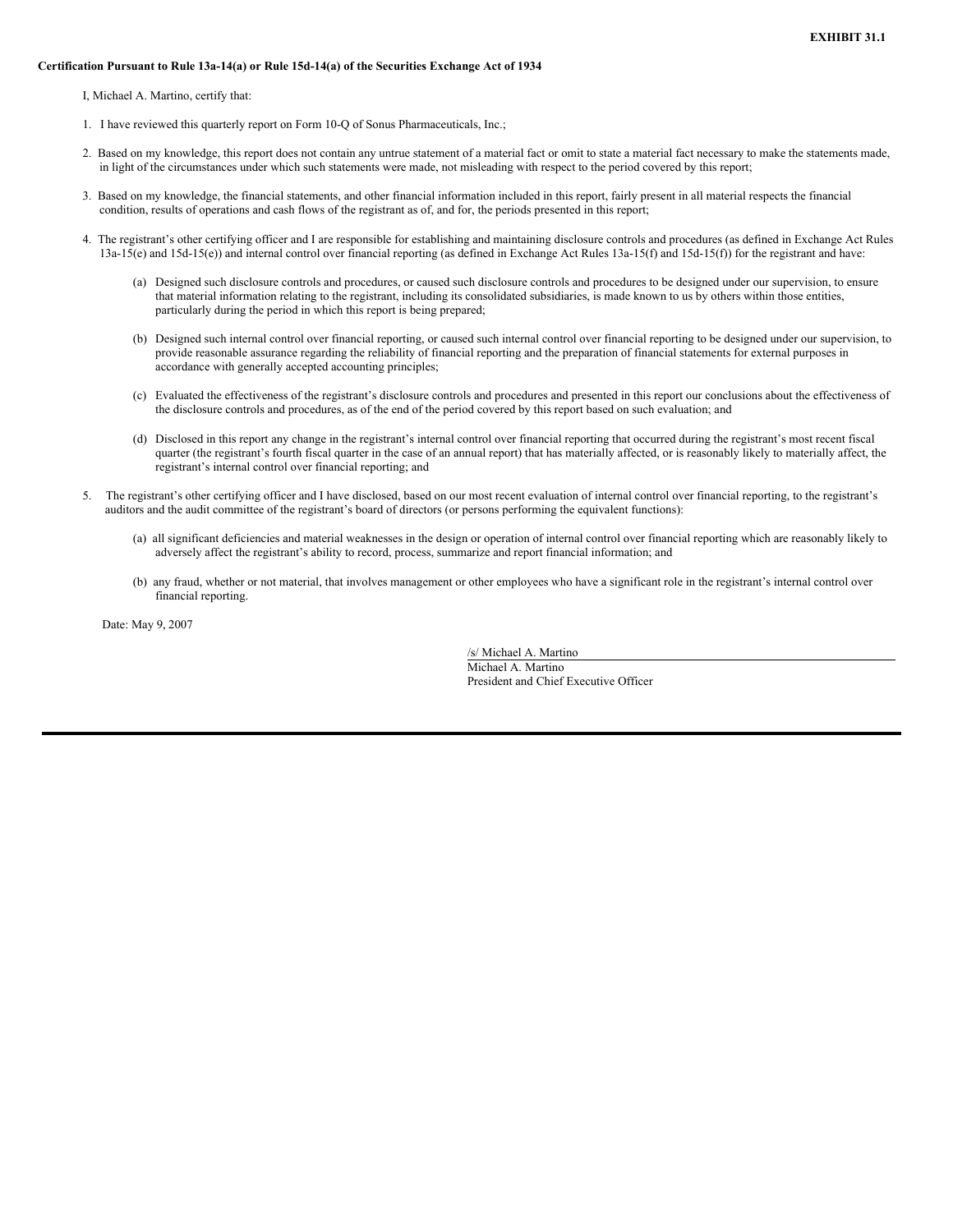# **Certification Pursuant to Rule 13a-14(a) or Rule 15d-14(a) of the Securities Exchange Act of 1934**

I, Alan Fuhrman, certify that:

- 1. I have reviewed this quarterly report on Form 10-Q of Sonus Pharmaceuticals, Inc.;
- 2. Based on my knowledge, this report does not contain any untrue statement of a material fact or omit to state a material fact necessary to make the statements made, in light of the circumstances under which such statements were made, not misleading with respect to the period covered by this report;
- 3. Based on my knowledge, the financial statements, and other financial information included in this report, fairly present in all material respects the financial condition, results of operations and cash flows of the registrant as of, and for, the periods presented in this report;
- 4. The registrant's other certifying officer and I are responsible for establishing and maintaining disclosure controls and procedures (as defined in Exchange Act Rules  $13a-15(e)$  and  $15d-15(e)$ ) and internal control over financial reporting (as defined in Exchange Act Rules  $13a-15(f)$  and  $15d-15(f)$ ) for the registrant and have:
	- (a) Designed such disclosure controls and procedures, or caused such disclosure controls and procedures to be designed under our supervision, to ensure that material information relating to the registrant, including its consolidated subsidiaries, is made known to us by others within those entities, particularly during the period in which this report is being prepared;
	- (b) Designed such internal control over financial reporting, or caused such internal control over financial reporting to be designed under our supervision, to provide reasonable assurance regarding the reliability of financial reporting and the preparation of financial statements for external purposes in accordance with generally accepted accounting principles;
	- (c) Evaluated the effectiveness of the registrant's disclosure controls and procedures and presented in this report our conclusions about the effectiveness of the disclosure controls and procedures, as of the end of the period covered by this report based on such evaluation; and
	- (d) Disclosed in this report any change in the registrant's internal control over financial reporting that occurred during the registrant's most recent fiscal quarter (the registrant's fourth fiscal quarter in the case of an annual report) that has materially affected, or is reasonably likely to materially affect, the registrant's internal control over financial reporting; and
- 5. The registrant's other certifying officer and I have disclosed, based on our most recent evaluation of internal control over financial reporting, to the registrant's auditors and the audit committee of the registrant's board of directors (or persons performing the equivalent functions):
	- (a) all significant deficiencies and material weaknesses in the design or operation of internal control over financial reporting which are reasonably likely to adversely affect the registrant's ability to record, process, summarize and report financial information; and
	- (b) any fraud, whether or not material, that involves management or other employees who have a significant role in the registrant's internal control over financial reporting.

Date: May 9, 2007

/s/ Alan Fuhrman Alan Fuhrman Senior Vice President and Chief Financial Officer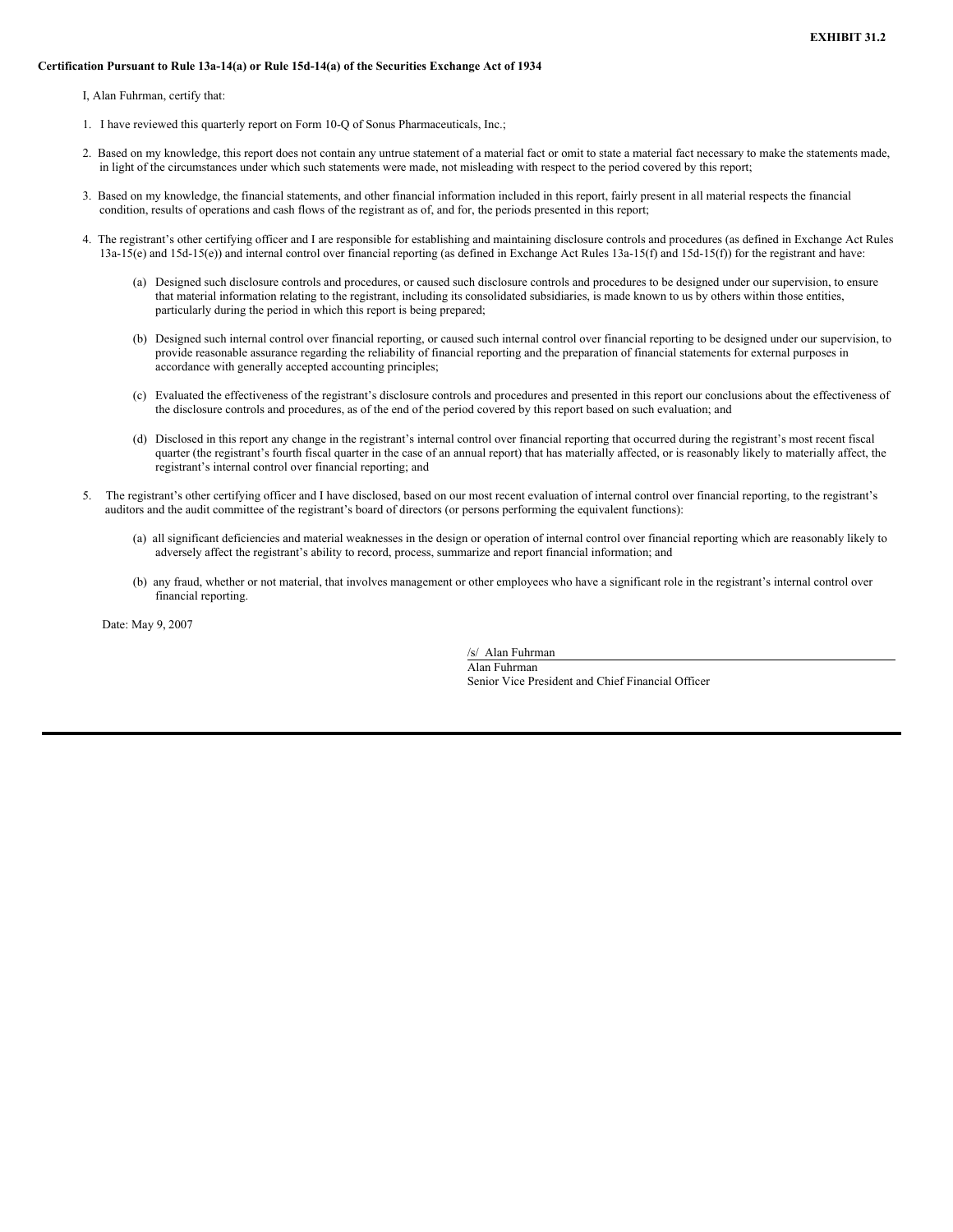# Certification Pursuant to Rule 13a-14(b) or Rule 15d-14(b) of the Securities Exchange Act of 1934 and U.S.C. Section 1350

I, Michael A. Martino, President and Chief Executive Officer of Sonus Pharmaceuticals, Inc. (the "Company"), certify, pursuant to Rule 13a-14(b) or Rule 15d-14(b) of the Securities Exchange Act of 1934 and 18 U.S.C. Section 1350, that:

- (1) the Quarterly Report on Form 10-Q of the Company for the quarterly period ended March 31, 2007 (the "Report") fully complies with the requirements of Section 13(a) or 15(d) of the Securities Exchange Act of 1934 (15 U.S.C. 78m or 780(d)); and
- (2) the information contained in the Report fairly presents, in all material respects, the financial condition and results of operations of the Company.

Dated: May 9, 2007

/s/ Michael A. Martino Michael A. Martino President and Chief Executive Officer